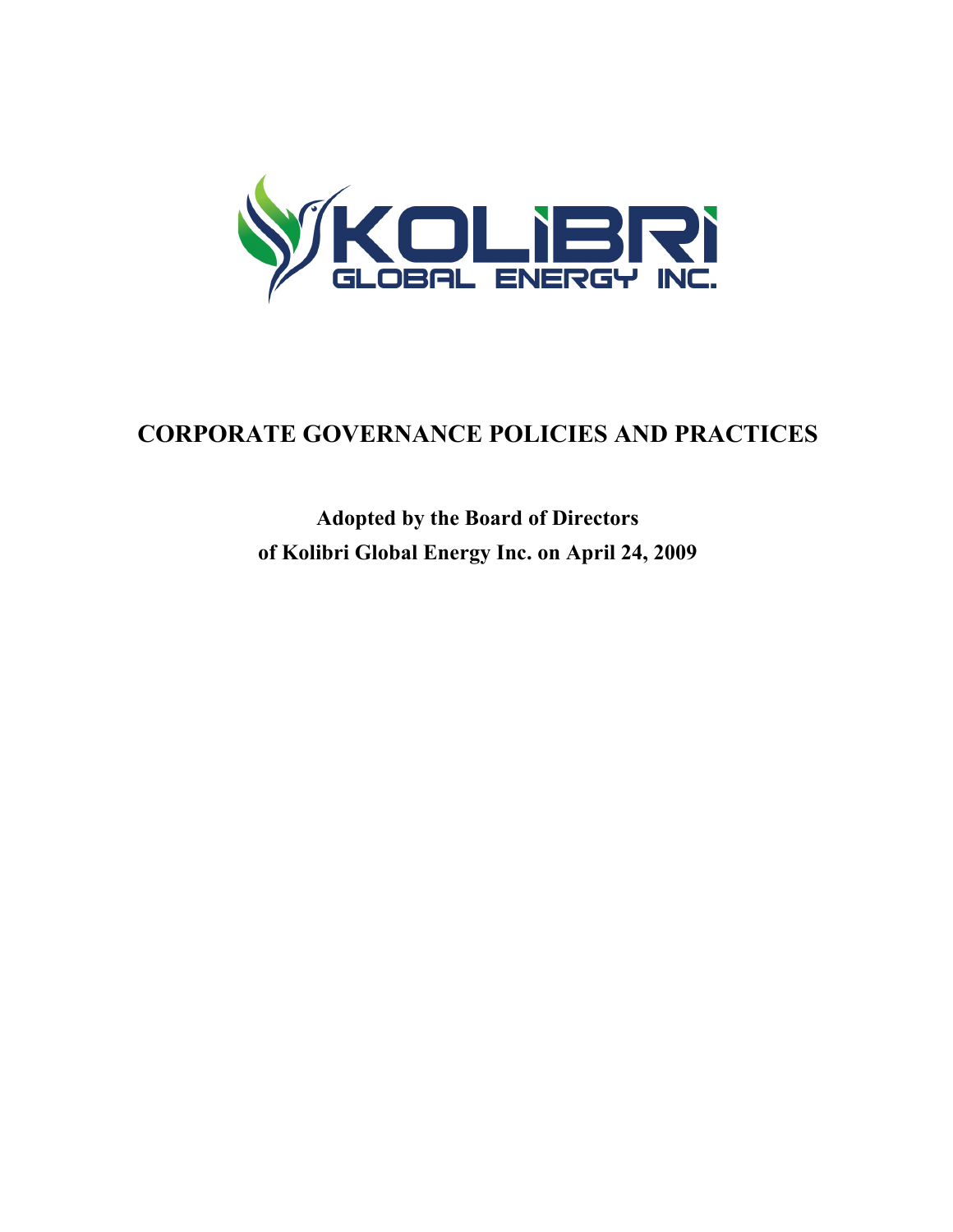## **INTRODUCTION**

Kolibri Global Energy Inc. (the "Corporation") strongly believes that good corporate governance is critical to its long-term success and the protection of the interests of its stakeholders. The corporate governance policies and practices contained herein are consistent with the Corporation's vision of being one of the most professional oil and gas exploration and development companies in the world.

The adoption of the corporate governance policies and practices contained herein repeal and replace all previously adopted terms of references and mandates of the Board and its various committees and the Corporation's framework of specific policies and operating codes.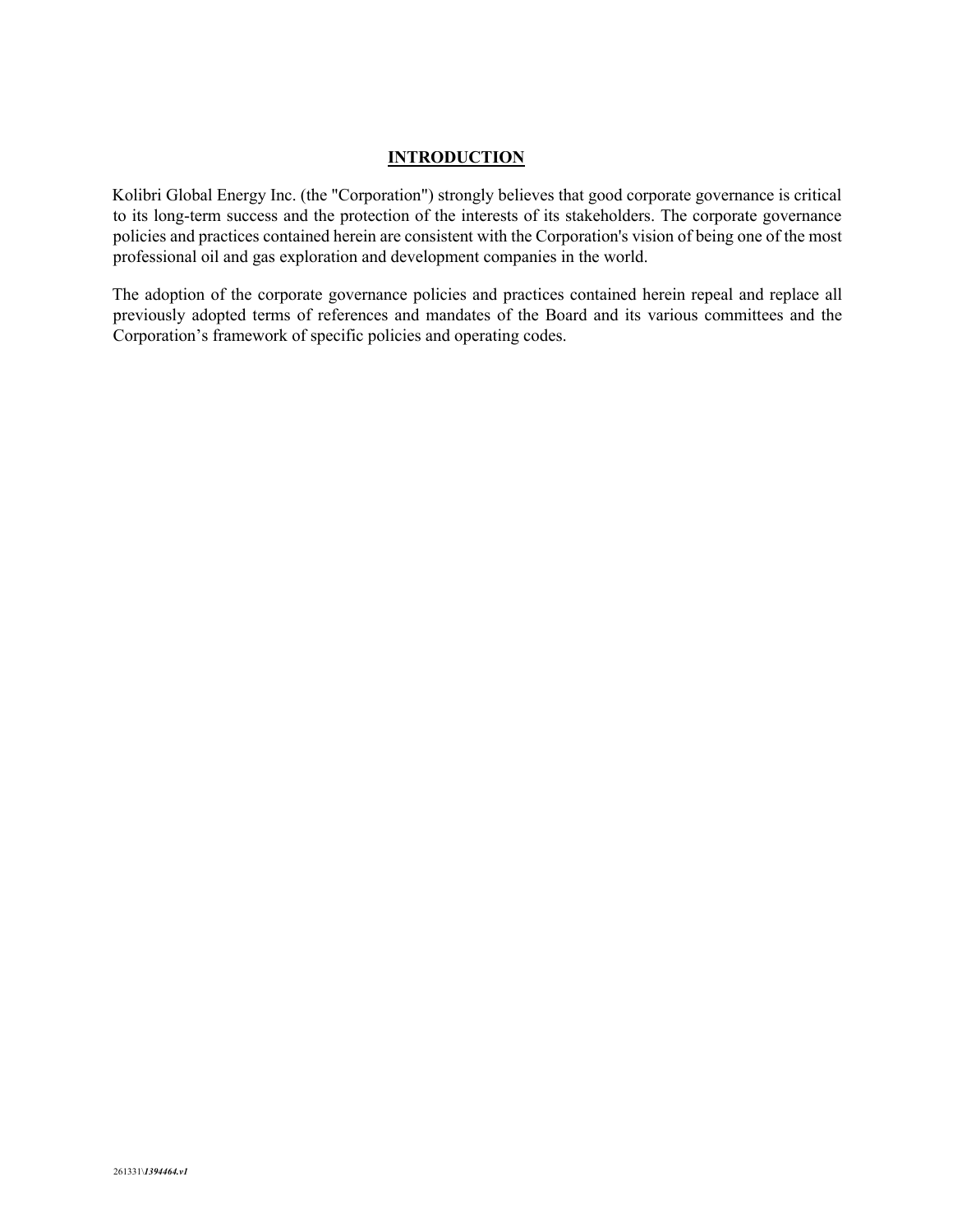# **TABLE OF CONTENTS**

| POLICY ON TRADING IN SECURITIES BY DIRECTORS, OFFICERS, EMPLOYEES AND |  |
|-----------------------------------------------------------------------|--|
|                                                                       |  |
| CORPORATE GOVERNANCE COMMITTEE TERMS OF REFERENCE 18                  |  |
|                                                                       |  |
|                                                                       |  |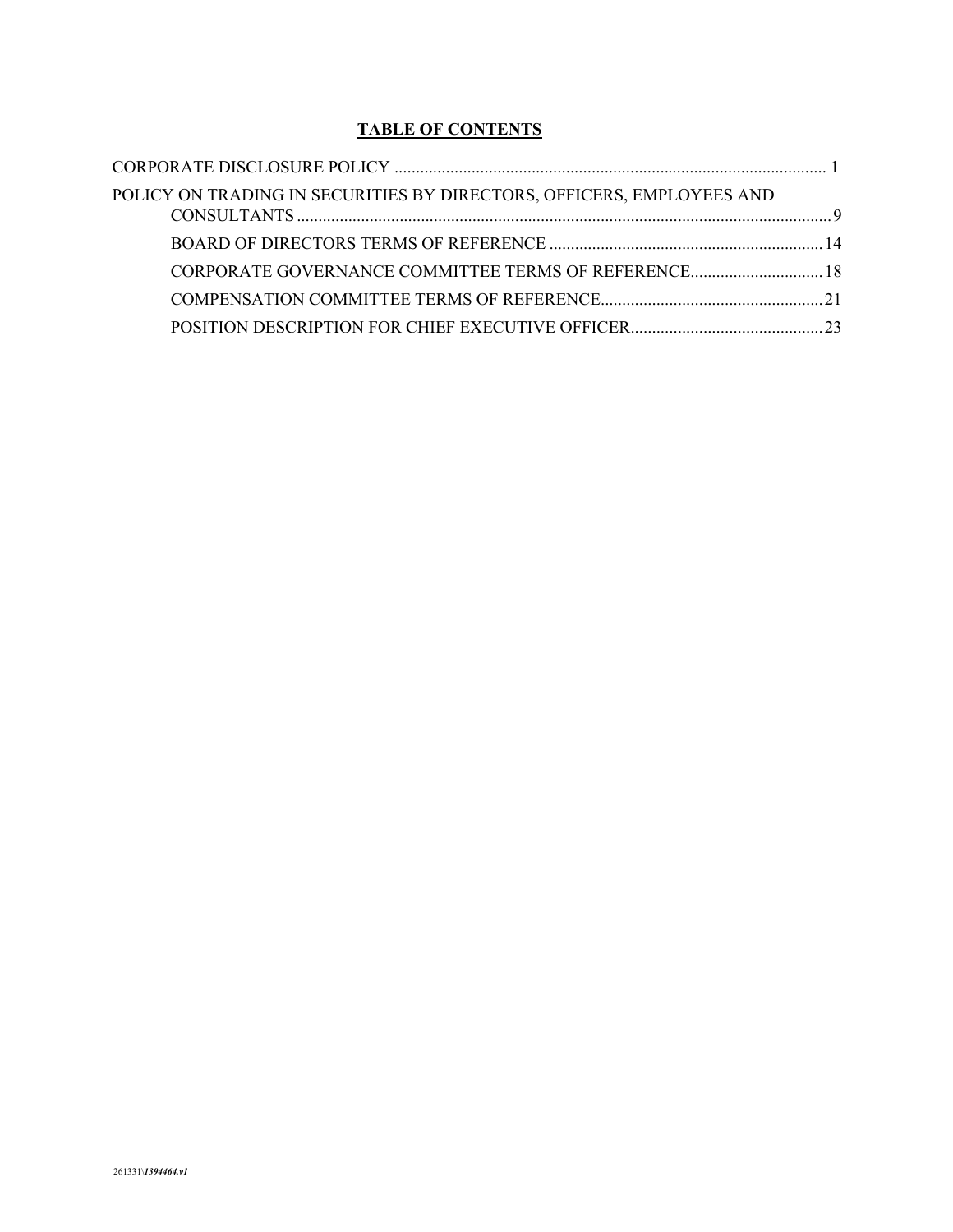## **CORPORATE DISCLOSURE POLICY**

Kolibri Global Energy Inc. (the "Corporation") is committed to providing appropriate and timely, accurate and balanced disclosure of material information about the Corporation, consistent with statutory and regulatory requirements.

This Corporate Disclosure Policy (the "Policy") confirms in writing the existing disclosure policies and practices of the Corporation. The goal of this Policy is to promote appropriate and consistent disclosure practices aimed at accurate, informative, timely and broadly disseminated disclosure of material information to the market and to raise awareness of the Corporation's approach to disclosure and promote compliance among the board of directors (the "Board"), officers, employees and consultants of the Corporation. As such, this Policy applies to the Board, officers, employees and consultants of the Corporation together with any person who may be authorized to speak on behalf of the Corporation and, to the extent possible, others who have access to non-public material information regarding the Corporation.

The Policy covers written disclosure in documents filed with the securities commissions and stock exchanges, written statements made in the Corporation's annual and quarterly reports, news releases, letters to shareholders and other documents released to the public, the content of which would reasonably be expected to affect the market price or value of the Corporation's securities or a reasonable investor's investment decisions, including information contained on the Corporation's website and other electronic communications. The Policy also extends to public oral statements made in meetings and telephone conversations with analysts and investors, interviews with the media, press conferences, conference calls and in other circumstances in which it is reasonable to expect that the information will become generally disclosed.

### **Disclosure Committee**

The Board has established a Disclosure Committee (the "Committee") to be composed of individuals to be determined by the Chief Executive Officer (the "CEO").

The Committee will be governed by its terms of reference and will, among other things, determine when developments require public disclosure and will meet as conditions dictate. As the Corporation, its directors and officers can be liable for failure to make timely disclosure of material information as required by applicable laws or for misrepresentations contained in written or oral disclosure made by the Corporation, it is essential that the Committee be fully apprised of all material developments in order to evaluate and discuss those events to determine the appropriateness and timing for public release of information or whether the information should remain confidential and, if so, how that material information will be controlled so as to ensure its confidentiality. All employees or consultants of the Corporation are required to alert any member of the Committee if they become aware of any development that might be material or of any misrepresentation contained in any of the Corporation's disclosure.

Among other things, the Committee is responsible for developing and implementing this Policy and establishing procedures for the review and release of written and oral disclosure of the Corporation.

The Committee may designate one or more senior officers or employees of the Corporation to be responsible for all or any of these matters. The Committee will review this Policy on an annual basis to ensure the effectiveness of the Policy and its compliance with changing regulatory requirements. The Disclosure Committee will report to the Board as the need arises with respect to the review procedures established and the effectiveness and compliance with this Policy and will disclose to the Board, as applicable, any dissent which occurred among the Committee on any disclosure matter.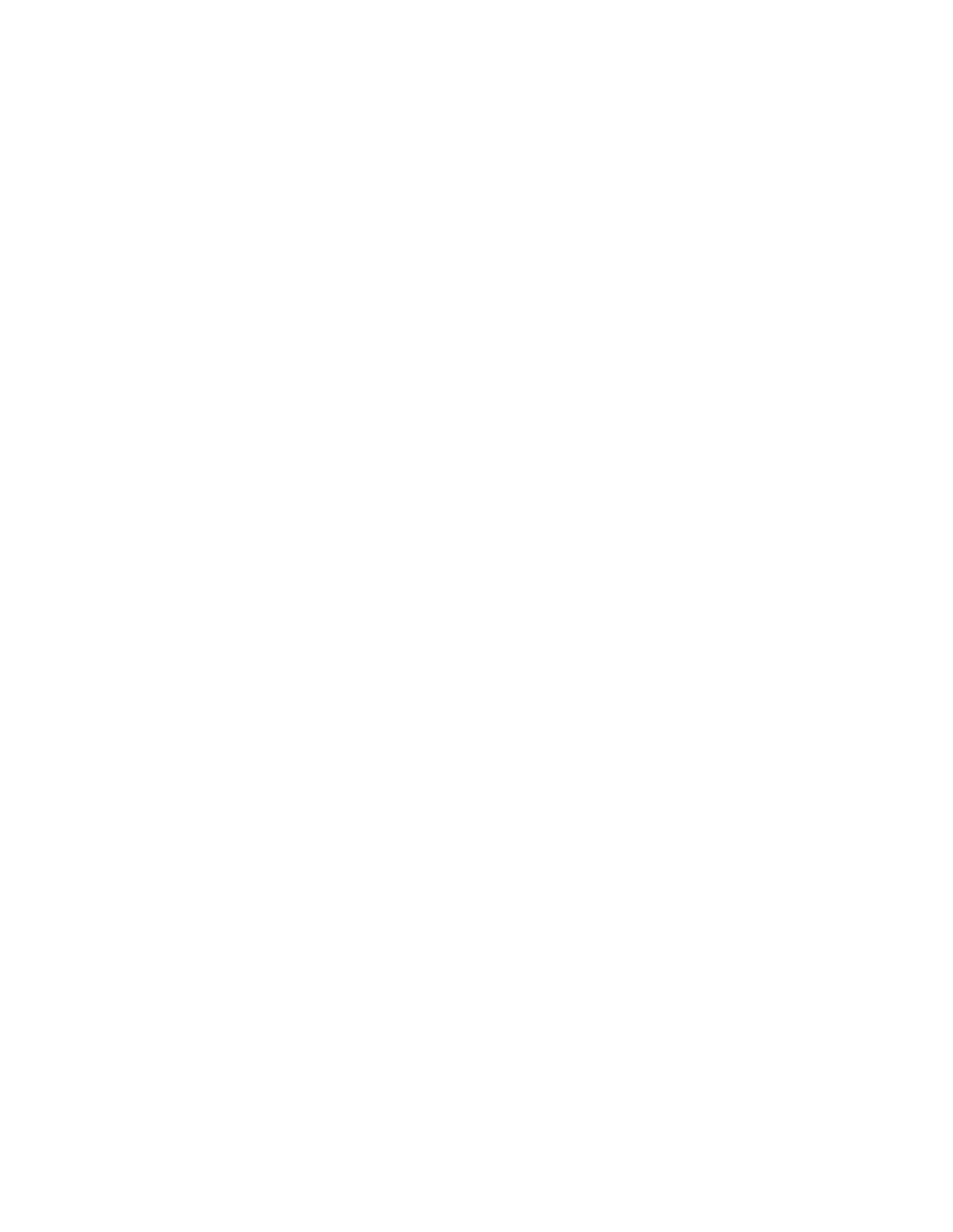## **Designated Spokespersons**

The CEO shall be responsible for communication with the media, investors and analysts. The CEO shall be the official spokesperson for the Corporation. The CEO may, from time to time, designate others within the Corporation to speak on behalf of the Corporation in his place, or to respond to specific inquiries from the investment community or the media. The CEO may consult with the Corporation's legal counsel, or such other experts or consultants as he considers necessary in connection with this Policy.

Persons who are not authorized spokespersons must not respond under any circumstances to inquiries from the investment community or the media, and are prohibited from otherwise publicly communicating information about the Corporation unless specifically asked to do so by an authorized spokesperson. All such inquiries shall be referred to the CEO.

Although the CEO is responsible for communication with the media, investors and analysts on behalf of the Corporation, the Committee members will review all written and oral public disclosure of the Corporation prior to its release and, in addition, the Board and/or certain of the committees of the Board will review certain public disclosure of the Corporation prior to its release. Therefore, prior to the release of any such information, the CEO shall ensure that the Committee and, as applicable, the Board and/or the appropriate committee of the Board has reviewed and approved of such information being released.

#### **Responsibility for Electronic Communications**

The Committee shall be responsible for electronic communications. The Committee is responsible for monitoring all material information placed on the Corporation's website to ensure that it is not misleading. Material information is misleading if it is incomplete, incorrect or omits a fact so as to make another statement misleading. Information may also be misleading if it is out of date. Any changes in material information posted on the Corporation's website must be updated promptly.

The Corporation's website should include all publicly disclosed material information and such other investor relations information as may be determined appropriate by the Committee; provided that no document relating to an offering of securities shall be posted on such website without first consulting the Corporation's legal counsel. Information should be posted to the Corporation's website as soon as possible following its dissemination. All data posted to the website, including text and audio-visual material, shall show the date that such material was posted.

Disclosure on the website alone does not constitute adequate disclosure of material information. Therefore, any disclosure of material information on the website will be preceded by a widely disseminated news release and, if appropriate, a securities regulatory filing.

The CEO shall be responsible for responses to electronic inquiries from the investment community, security holders or the media. Only public information or information which could otherwise be disclosed in accordance with this Policy shall be utilized in responding to electronic inquiries.

Directors, officers, employees and consultants are prohibited from participating in internet chat room or news group discussions on matters pertaining to the Corporation's activities or its securities.

#### **Material Information**

For the purposes of this Policy, "material information" means any information relating to the business and affairs of the Corporation that results in, or would reasonably be expected to result in, a significant change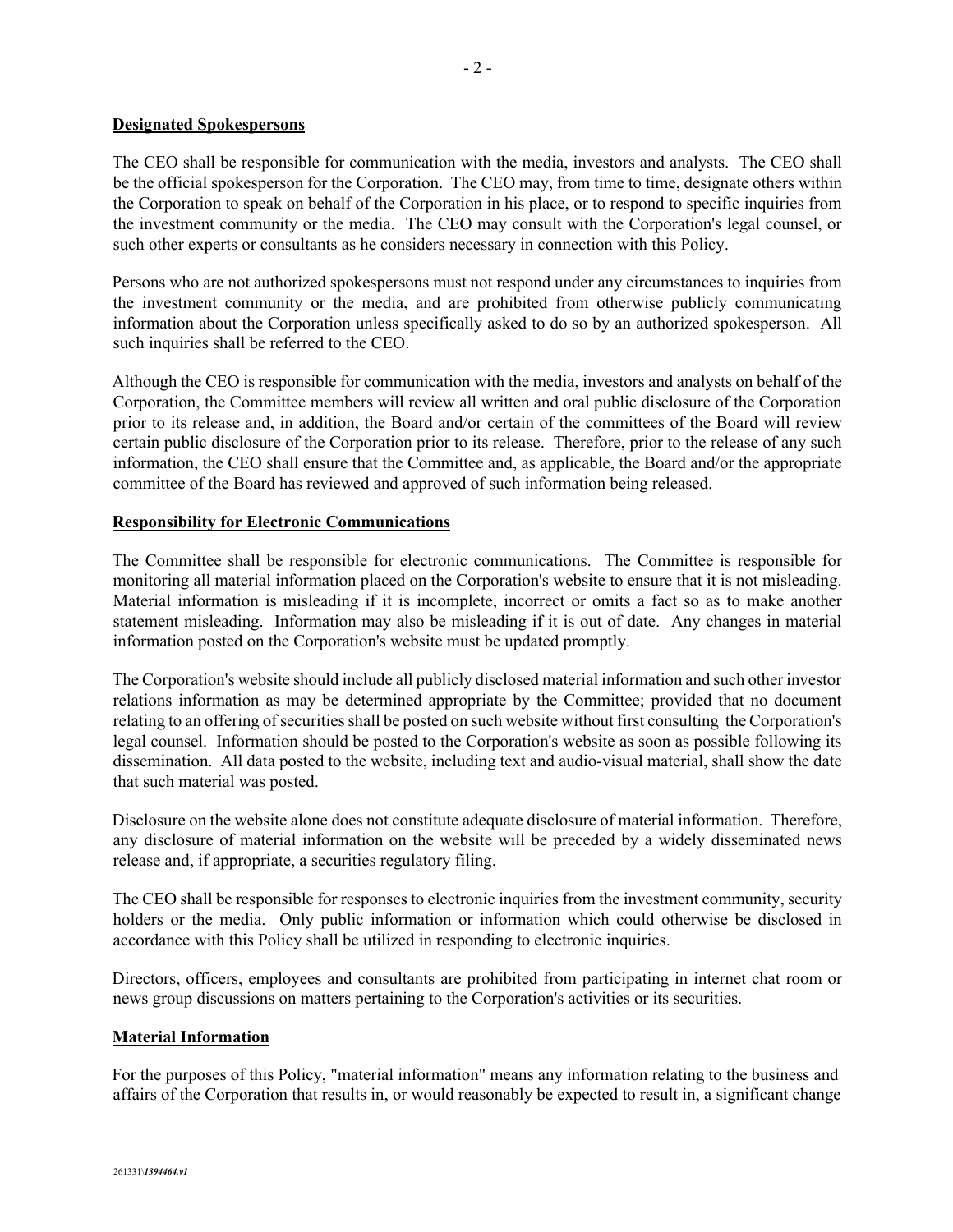in the market price or value of the Corporation's listed securities or affect a reasonable investor's investment decisions. Material information consists of both material facts and material changes relating to the Corporation's business and affairs and includes developments in the Corporation's business and affairs. Examples of some developments that may give rise to material information are as follows:

- a significant acquisition, disposition or merger;
- a new issue of securities or a significant change in capital structure;
- a significant change in financing arrangements;
- a significant change in expected earnings in the near future, such as in the next fiscal quarter;
- significant operational events or incidents;
- changes in share ownership that may affect control of the Corporation; or
- significant changes in the management or Board.

Announcements of an intention to proceed with a transaction or activity should not be made unless the Corporation has the ability to carry out the intent (although proceeding may be subject to contingencies) and a decision has been made to proceed with the transaction or activity by the Board or by the Corporation's senior management with the expectation of concurrence from the Board.

## **Principles of Disclosure of Material Information**

In complying with the requirement under applicable laws and stock exchange rules to disclose material information forthwith upon the information becoming known to management or, in the case of information previously known, forthwith upon it becoming apparent that the information is material, the following basic disclosure rules will be observed:

- 1. The determination of whether information is considered as material information will be made by the Committee. Material information will be publicly disclosed immediately, unless it is determined by the Committee that such disclosure would be detrimental to the interests of the Corporation. Some examples of instances in which disclosure might be detrimental to the Corporation's interests are:
	- (a) release of the information would prejudice the ability of the Corporation to pursue specific or limited objectives or to complete a transaction or series of transactions that are under way;
	- (b) disclosure of the information would provide competitors with confidential information that would be of significant benefit to them; or
	- (c) disclosure of information regarding the status of ongoing negotiations would prejudice the successful completion of those negotiations.

If it is determined that the disclosure of material information will be delayed because such disclosure would be detrimental to the interests of the Corporation, complete confidentiality of the material information must be maintained. See "Maintaining Confidentiality" below.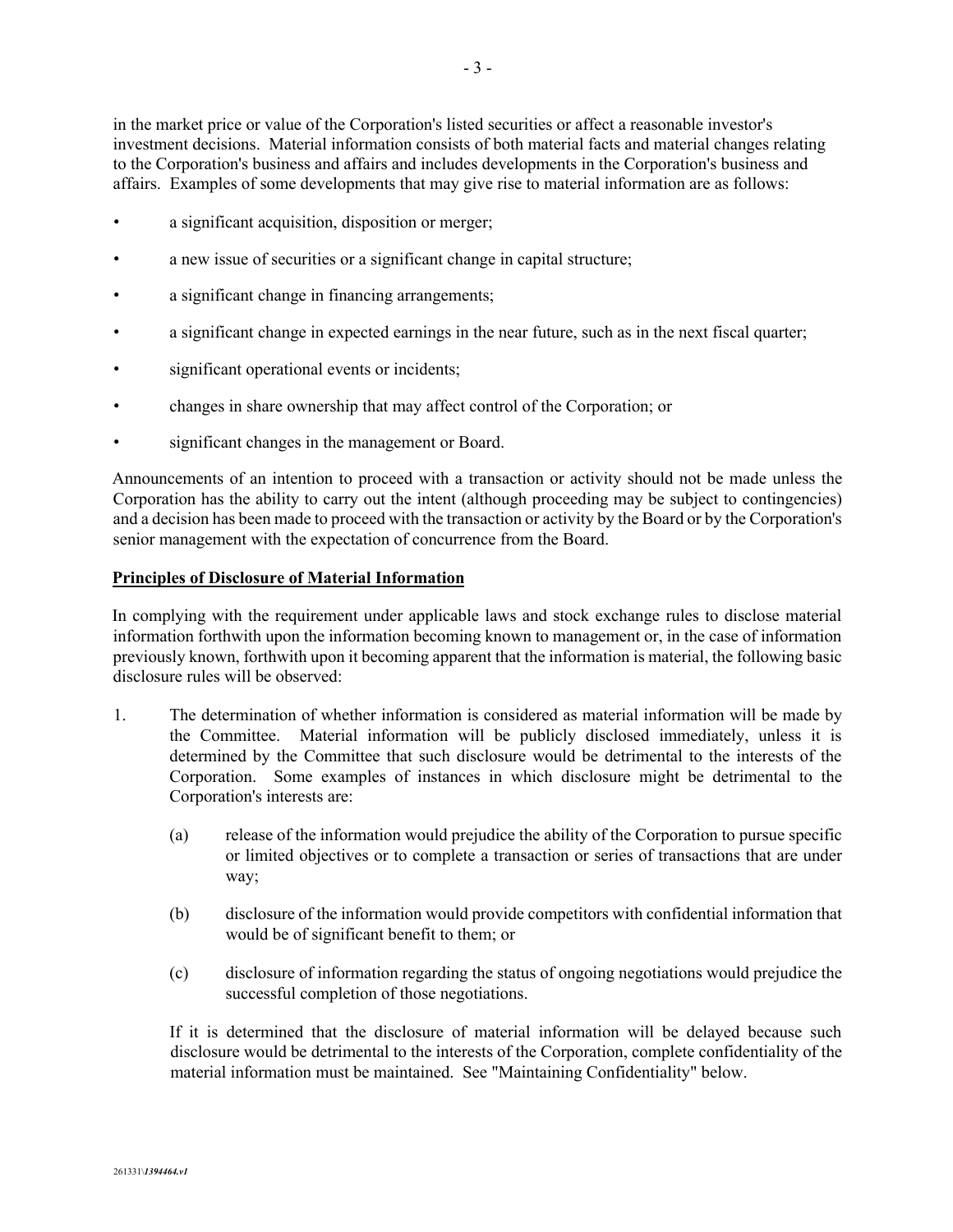- 2. Announcements of material information should be factual and balanced. Unfavourable material information must be disclosed as promptly and completely as favourable material information.
- 3. Disclosure must include all relevant information to ensure that no aspect of the disclosure is misleading.
- 4. Previously undisclosed material information must not be disclosed selectively. If such information has been inadvertently disclosed to an analyst or any other person, it must be generally disclosed promptly by news release.
- 5. Disclosure must be updated or corrected if earlier disclosure has become misleading as a result of intervening events or if it contained a material error or misrepresentation.

## **Insider Trading**

Securities laws prohibit insider trading and tipping. Insider trading occurs when a director, officer, employee or consultant of the Corporation or other person in a special relationship with the Corporation trades in securities of the Corporation or other affected securities while possessing material, non-public information. Tipping is when a director, officer, employee or consultant of the Corporation or other person in a special relationship with the Corporation passes on material, non-public information ("tips") to someone else, who then uses the information to trade in securities.

It is a policy of the Corporation that, in the event that the Corporation enters into a transaction with another entity, the directors and officers of the Corporation shall disclose their aggregate ownership interest in such other entity.

Refer to the Policy on Trading in Securities by Directors, Officers, Employees and Consultants for further information on trading restrictions, trading windows and blackout periods.

## **News Releases**

Once the Committee determines that material information exists, it will authorize the issuance of a news release, unless such material information must remain confidential for a certain time. See "Maintaining Confidentiality" below. Should non-public material information inadvertently be disclosed in a selective forum, a news release will be issued promptly in order to fully publicly disclose that information.

News releases will be disseminated through a news wire service that provides national simultaneous disclosure. News releases will be transmitted to all stock exchange members, relevant regulatory bodies, major national financial media and local media in areas where headquarters of the Corporation are located.

The Corporation is required to comply with the requirements of the Toronto Stock Exchange (the "Exchange"). Regardless of when an announcement involving material information is released, the market surveillance department ("market surveillance") of the Exchange must be advised of the content of the release and supplied with a copy in advance of its release. If the Exchange is open for trading at the time of a proposed announcement, prior notice by telephone will be provided to the market surveillance department of the Exchange, advising of the content of the news release and of the proposed method of dissemination, with a copy of the release to follow electronically or by fax. If the announcement is issued outside of normal trading hours, market surveillance will be notified where practicable before the market opens on the next trading day, with a copy of the release to follow electronically or by fax.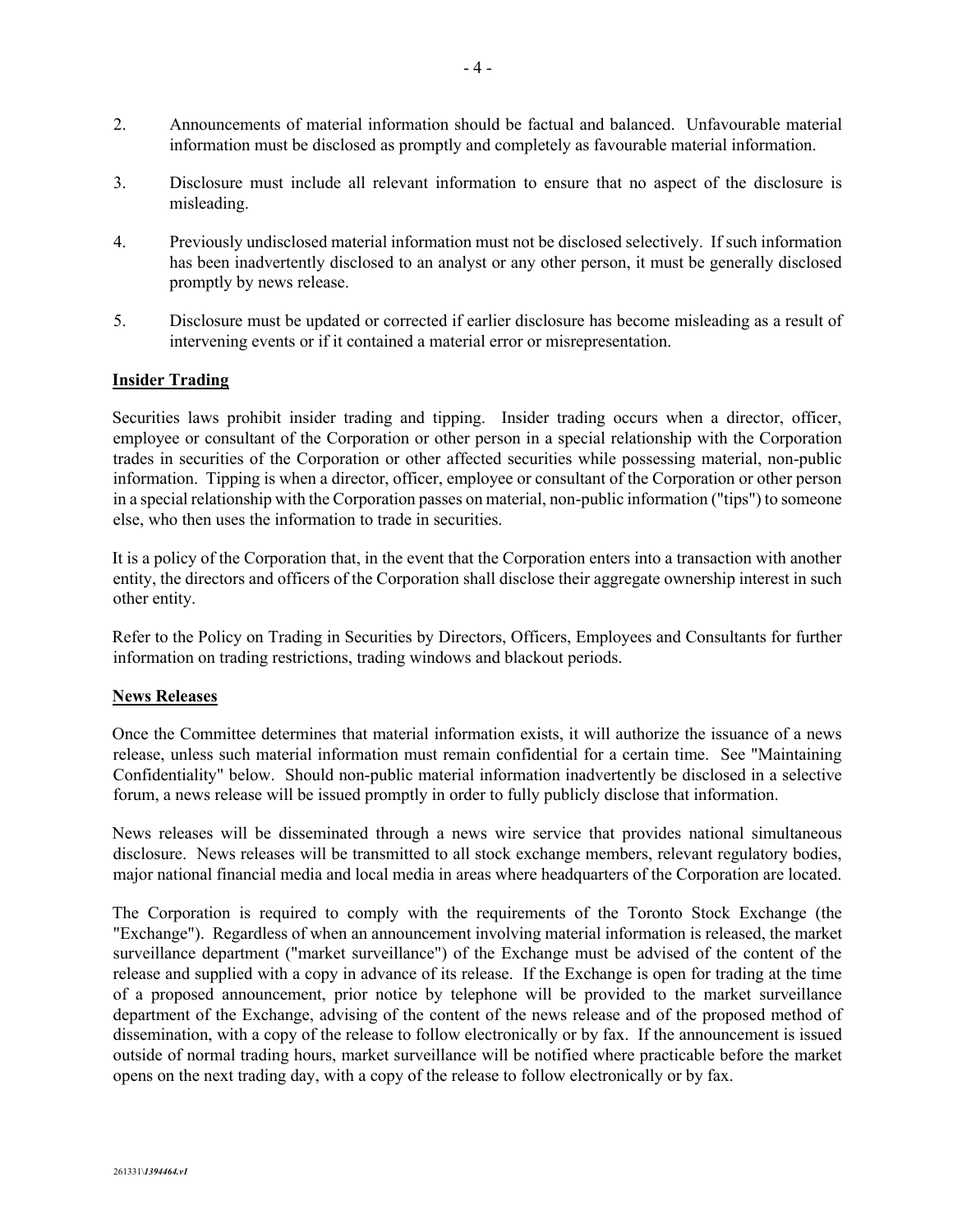News releases will be posted on the Corporation's website after confirmation of dissemination of such news release over the news wire. The website will include a notice that advises the reader that the information posted was accurate at the time of posting, but may be superseded by subsequent disclosure.

#### **Rumours**

The Corporation adopts a "no comment" policy with respect to market rumours and, in that regard, authorized spokespersons for the Corporation shall respond to market rumours with a statement to the effect that "It is our policy not to comment on market rumours or speculation." The Corporation will not respond to rumours on the internet. Should the Exchange request a definitive statement be issued in response to a market rumour that is causing volatility in the market value of the securities of the Corporation, the Committee will consider the matter and decide on an appropriate response.

#### **Forward-Looking Information**

Forward-looking information means all disclosure regarding possible events, conditions or results of operations that is based on assumptions about future economic conditions and courses of action and includes future oriented financial information with respect to prospective results of operations, financial position or cash flows that is presented as either a forecast or a projection. The Corporation may, if the Committee determines it to be advisable, provide guidance and forward-looking information with respect to the Corporation's production, revenue, earnings, EBITDA (earnings before income taxes, interest, depreciation and amortization plus other applicable items), cash flow, expenses and other financial information as well as significant developments and future plans to enable the investment community to better evaluate the Corporation and its prospects.

Forward-looking information provided in a disclosure document must contain, proximate to that information: (a) reasonable cautionary language identifying the forward-looking information as such, and identifying material factors that could cause actual results to differ materially from a conclusion, forecast or projection in the forward-looking information; and (b) a statement of the material factors or assumptions that were applied in drawing a conclusion or making a forecast or projection set out in the forward-looking information. In the case of a public oral forward-looking statement, the person making such statement shall: (a) make a cautionary statement that the oral statement contains forward-looking information; and (b) state that (i) actual results could differ materially from a conclusion, forecast or projection in the forwardlooking information, (ii) certain material factors or assumptions were applied in drawing a conclusion or making a forecast or projection as reflected in the forward-looking information; and (iii) additional information about the material factors that could cause actual results to differ materially from the conclusion, forecast or projection as reflected in the forward-looking information and the material factors or assumptions that were applied in drawing a conclusion or making a forecast or projection as reflected in the forward-looking information is contained in a readily available document that is identified.

#### **Contacts with Analysts, Investors and the Media**

The Corporation recognizes that analysts are important for disseminating corporate information to the investing public and play a key role in interpreting and clarifying existing public data, as well as providing investors with background information and details that cannot practically be put in public documents. Authorized representatives of the Corporation will meet with analysts and investors on an individual or small group basis as needed, and will initiate contacts or respond to analyst and investor calls in a timely, consistent and accurate fashion in accordance with this Policy. The Corporation will provide only non-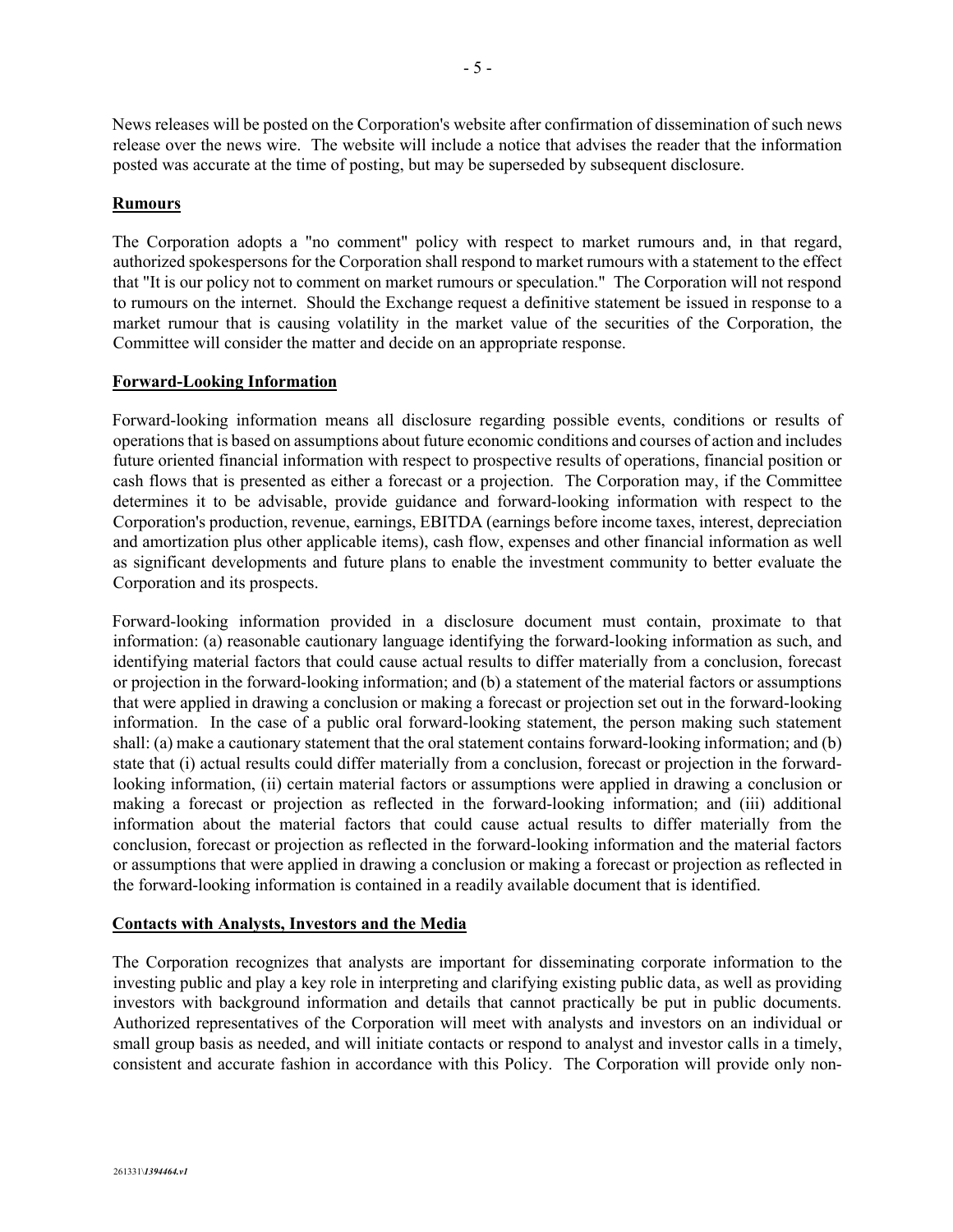material information or publicly disclosed information to such analysts or investors and will provide the same information that has been provided to analysts to individual investors who request it.

It is recognized that disclosure of non-public material information to analysts, investors or the media does not constitute adequate disclosure for the purposes of applicable securities laws. If material information is to be announced at an analyst or shareholder meeting, press conference or conference call, its announcement must be preceded by a widely disseminated public announcement of such information via news release.

## **Reviewing Analyst's Draft Reports and Models**

It is the Corporation's policy to review, upon request, analysts' draft research reports or models. If requested, the Corporation will review the report or model for the purpose of identifying publicly disclosed factual information that may affect the report or model or pointing out inaccuracies or omissions with reference to publicly available information about the Corporation. The Corporation will not confirm, provide guidance or attempt to influence, an analyst's opinions or conclusions and will not express comfort with the analyst's model and earnings estimates, including but not limited to, by confirming the analyst's estimate is "on target", "too high" or "too low".

Analyst reports are proprietary information belonging to the analyst's firm which will not be posted on or linked to the Corporation's website. A list of analysts covering the Corporation, and their contact numbers, may be posted on the Corporation's website and provided to anyone requesting such information.

#### **Conference Calls**

Conference calls may be held with members of the investment community to discuss financial and operating results or other significant developments following the widespread dissemination of the news release announcing such results or developments. The date and time of the call, the subject matter of the call and the means for accessing it shall be included in a news release (such news release to be disseminated in advance of the news release announcing the financial and operating results to be discussed) and may be announced on the Corporation's website. Conference calls shall be held in an open manner allowing members of the investment community and any other interested party to listen either by telephone and/or through a webcast. During the call, a spokesperson of the Corporation will provide appropriate cautionary language regarding any forward-looking information and direct participants to publicly available documents containing the assumptions, risks and uncertainties. A tape recording of the conference call will be made available for a period of one month following the call on either a toll-free number or an archived audio webcast on the internet.

Conference calls relating to the business developments of the Corporation and other material information likely to affect the Corporation's share price should, where possible, be scheduled outside trading hours, to avoid or minimize the risk of selective disclosure. To the extent it is determined reasonable by the Committee, non-material supplemental information will be posted on the website.

#### **Retention Period for Disclosure Material**

A file will be maintained containing all continuous disclosure documents, news releases, analysts' reports, transcripts or tape recordings of conference calls and where practicable, other public oral statements, debriefing notes and newspaper articles.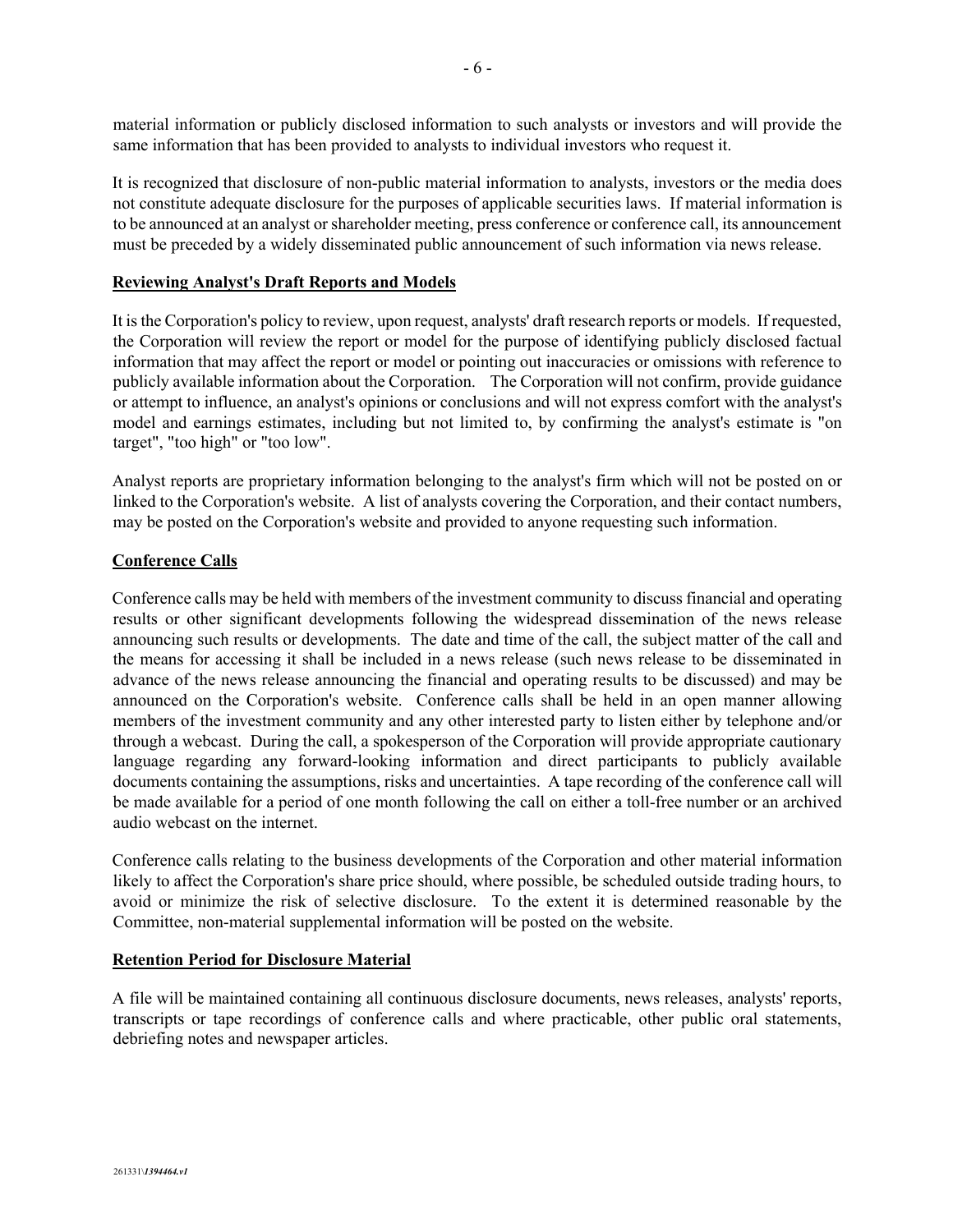The minimum retention period for material corporate information posted on the website shall be one year. However, news releases, quarterly and annual reports and other material filed with securities commissions and stock exchanges shall be kept for a period of five years.

#### **Maintaining Confidentiality**

At any time when material information has not been disclosed, the Corporation is under a duty to take precautions to keep such information confidential. Efforts will be made to limit access to such confidential information to only those who need to know the information to perform their duties, and such persons will be advised that the information is to be kept confidential.

Material information should not be disclosed by directors, officers, employees or consultants to outside parties except in the necessary course of business. Outside parties privy to undisclosed material information concerning the Corporation will be told they must not divulge such information to anyone else, other than in the necessary course of business, and that they may not trade in securities of the Corporation until the information has been generally disclosed. The Corporation may, if deemed appropriate, require such outside parties to enter into a confidentiality agreement.

In order to prevent the misuse or inadvertent disclosure of material information, the procedures set forth below should be observed at all times:

- 1. Confidential matters should not be discussed in places where the discussion may be overheard.
- 2. Confidential documents should not be read in public places and should not be discarded where others can retrieve them.
- 3. Transmission of documents by electronic means should be made only where it is reasonable to believe that the transmission can be made and received under secure conditions.
- 4. Unnecessary copying of confidential documents should be avoided and documents containing confidential information should be promptly removed from conference rooms and work areas after meetings have concluded. Extra copies of confidential documents should be shredded or otherwise destroyed.
- 5. Documents and files containing confidential information should be kept in a safe place to which access is restricted to individuals who "need to know" in the necessary course of business. Code names should be used if necessary.
- 6. All proprietary information, including computer programs and other records, remain the property of the Corporation and may not be removed, disclosed, copied or otherwise used except in the normal course of employment or with prior permission.

#### **Communication and Enforcement**

All directors, officers, employees and consultants of the Corporation will be advised of this Policy and its importance. This Policy will be brought to the attention of all employees and consultants on an annual basis.

An employee or consultant who violates this Policy may face disciplinary action up to and including termination of employment or the consulting contract, as the case may be, with the Corporation.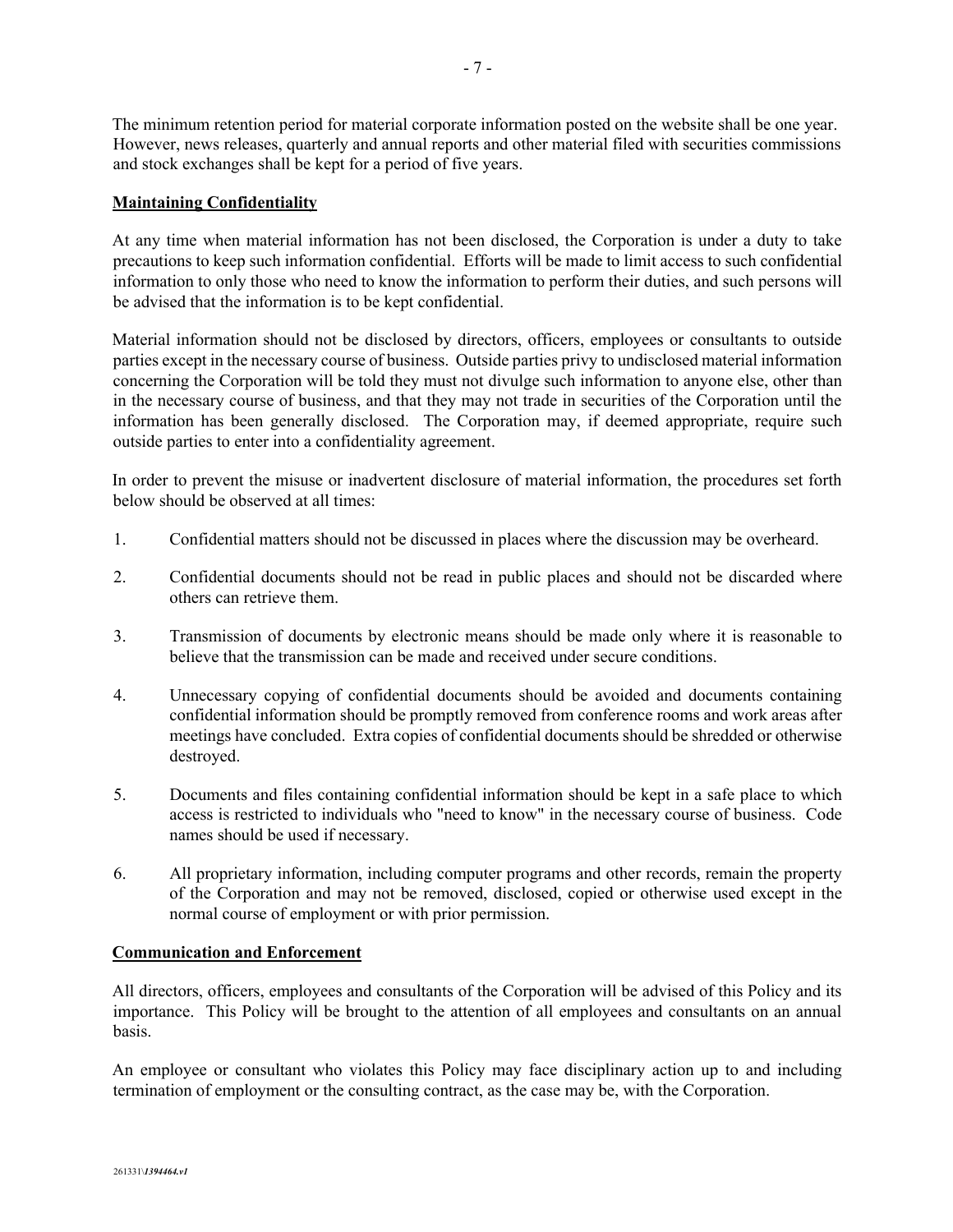# **Approval**

This Policy has been approved by the Board.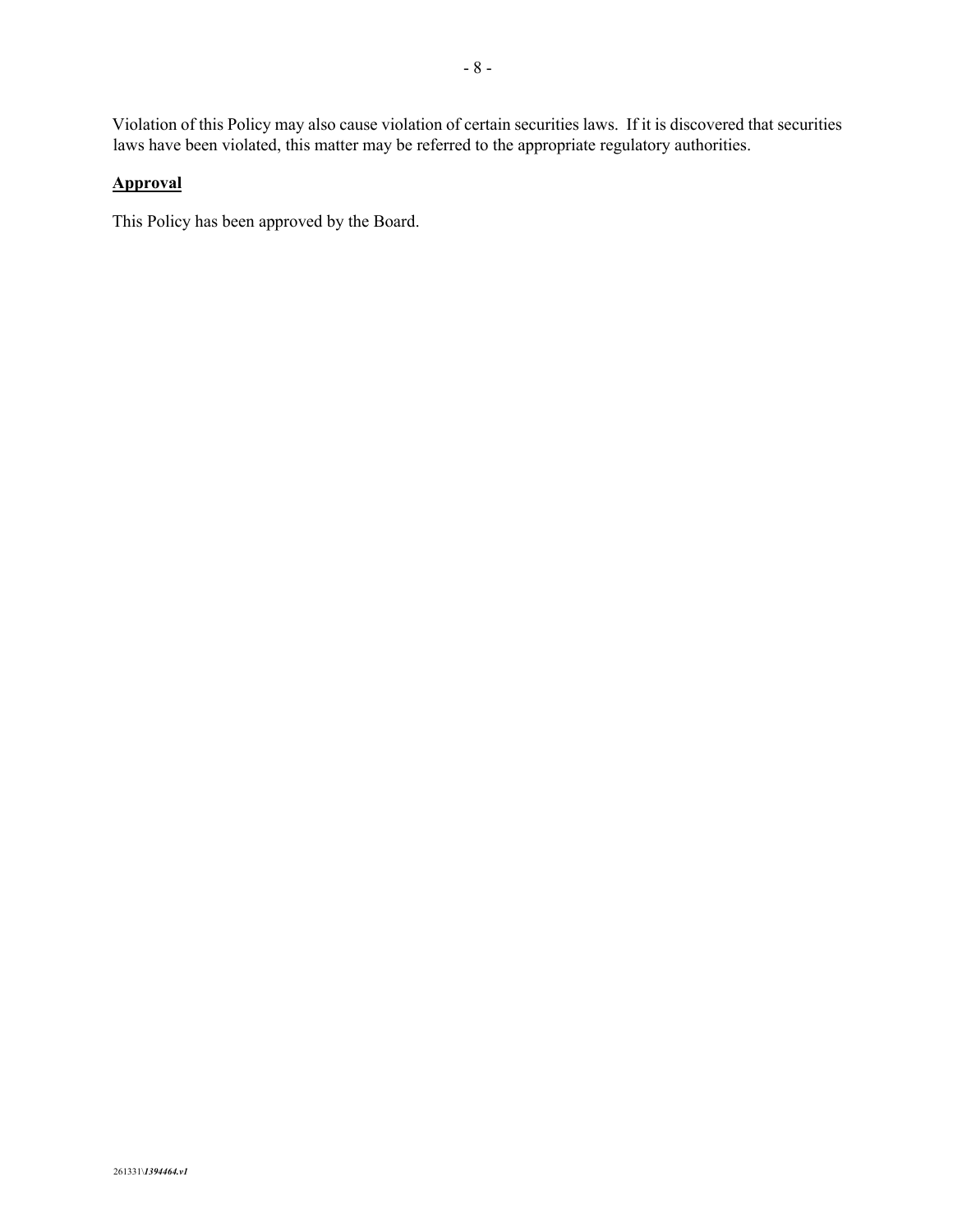## **POLICY ON TRADING IN SECURITIES BY DIRECTORS, OFFICERS, EMPLOYEES AND**

## **CONSULTANTS**

The purpose of this Policy on Trading in Securities by Directors, Officers, Employees and Consultants (the "Policy") is to ensure (a) compliance with applicable securities laws governing trading in securities of Kolibri Global Energy Inc. (the "Corporation") while in possession of material non-public information concerning the Corporation, and tipping or disclosing material non-public information to outsiders; and (b) avoidance of embarrassment by preventing the appearance of improper trading or tipping.

In conjunction with regulatory requirements, it is the policy of the Corporation that, once a person becomes an insider, his or her security holdings in the Corporation, and any change therein, must be reported to the appropriate securities commissions. The responsibility for compliance with insider reporting obligations rests with the insiders and not with the Corporation. However, the Corporation has an interest in monitoring the holdings of its insiders and ensuring that insider holdings are accurately reported, as the identity of insiders and the size of their holdings may be relevant in determining whether the Corporation is permitted, under applicable securities laws and stock exchange rules, to undertake certain corporate transactions.

### **Scope**

- 1. This Policy covers all directors, officers, employees and consultants of the Corporation, except the sections entitled "Insiders" and "Reporting by Insiders" which apply only to insiders of the Corporation. Directors, officers, employees and consultants are responsible for ensuring compliance by their families and other members of their households.
- 2. This Policy applies to any transactions in any securities of the Corporation, including options, warrants, preferred shares and debentures, as well as exchange-traded options or other derivative securities that are not issued by the Corporation but are based on securities of the Corporation.
- 3. This Policy applies not only to the securities of the Corporation which a director, officer, employee or consultant owns, but also those over which control or direction is exercised (for example as a trustee or executor of an estate) and also to the securities of the Corporation that are indirectly owned (for example by a corporation controlled by a director, officer, employee or consultant).
- 4. These procedures may be changed or other procedures adopted in the future as considered appropriate in order to carry out the purposes of this Policy.

## **Insiders**

The directors and officers of the Corporation are considered to be insiders of the Corporation and as such are subject to a higher standard of scrutiny and disclosure requirements than other people who may trade in securities of the Corporation. Insiders should contact the Chairman of the Board (the "Chairman"), the Chief Executive Officer (the "CEO") or the Chief Financial Officer when considering a transaction in securities of the Corporation to ensure that there is no material non-public information which has not been widely disseminated.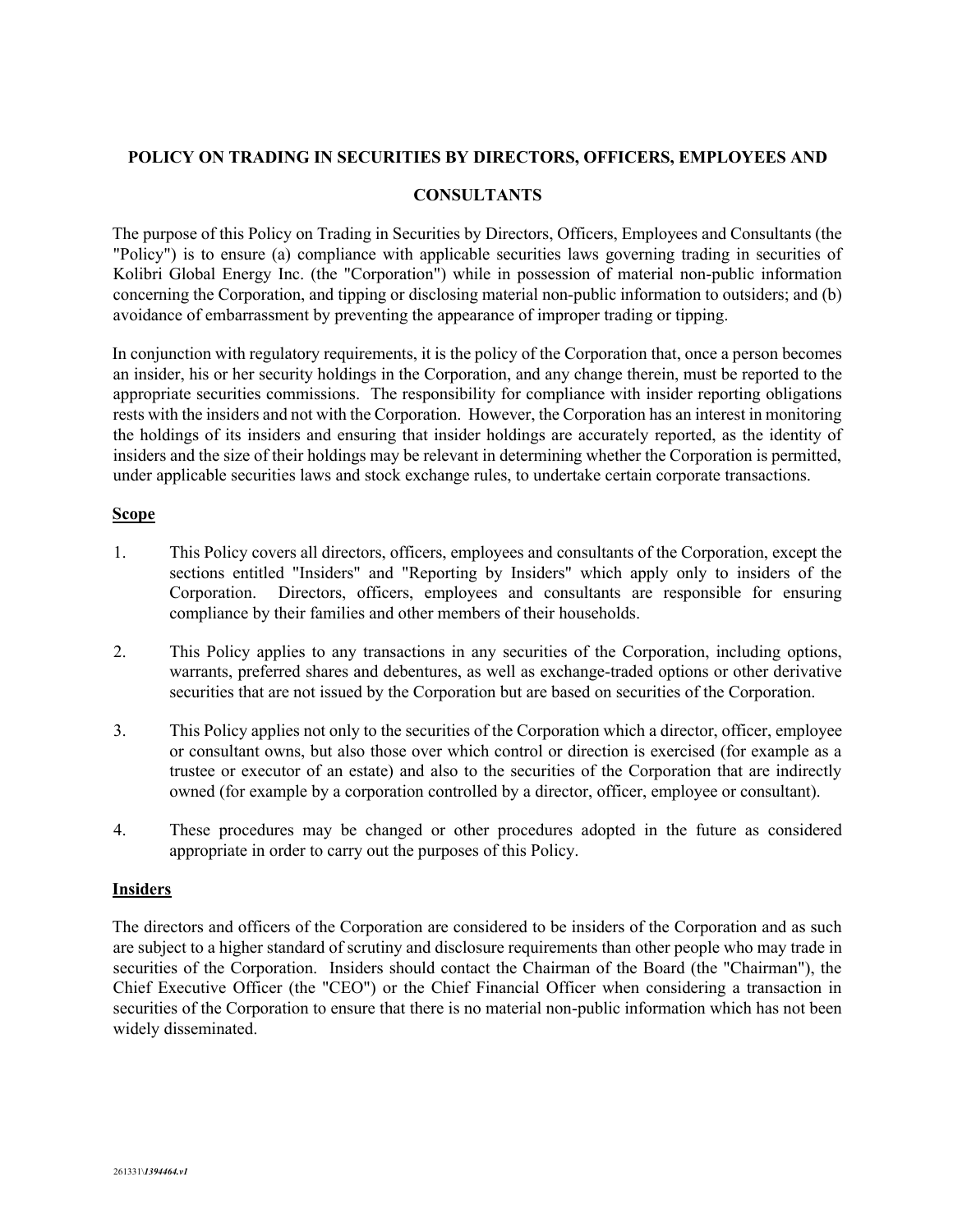## **Reporting by Insiders**

An initial report must be filed within ten days of the date on which a person or corporation becomes an insider. An initial report is not required, however, when a person becomes an insider if he or she has no direct or indirect beneficial ownership, control or direction over securities of the Corporation.

## *Changes in Beneficial Ownership*

A person or corporation who is an insider must report any changes in his or her direct or indirect beneficial ownership of, or control over, securities of the Corporation within ten days of the date such change takes place.

## *Stock Options, Warrants and Performance Shares*

Insiders are reminded that the grant of an option, or the exercise of an option, warrant or performance share gives rise to reporting obligations and an insider report must be filed with respect to these matters within ten days of the date such transaction takes place.

## *Filing*

Insiders of the Corporation are required to use the System for Electronic Disclosure by Insiders ("SEDI") for reporting insider trades. Reporting through SEDI can be completed by insiders themselves through the internet or through an agent, such as the Corporation's legal counsel, Macleod Dixon LLP. Insiders are referred to the internet website for SEDI at www.sedi.ca. As well, insiders are encouraged to contact the Corporation's legal counsel, Macleod Dixon LLP, with respect to any questions about filing through the SEDI system.

## **Definition of "Material Non-Public Information"**

## *Material Information*

For the purposes of this Policy, "material information" means any information relating to the business and affairs of the Corporation that results in, or would reasonably be expected to result in, a significant change in the market price or value of the Corporation's listed securities or affect a reasonable investor's investment decisions. Material information consists of both material facts and material changes relating to the Corporation's business and affairs and includes developments in the Corporation's business and affairs. Examples of some developments that may give rise to material information are as follows:

- a significant acquisition, disposition or merger;
- a new issue of securities or a significant change in capital structure;
- a significant change in financing arrangements;
- a significant change in expected earnings in the near future, such as in the next fiscal quarter;
- significant operational events or incidents;
- changes in share ownership that may affect control of the Corporation; or
- significant changes in the management or Board of Directors (the "Board") of the Corporation.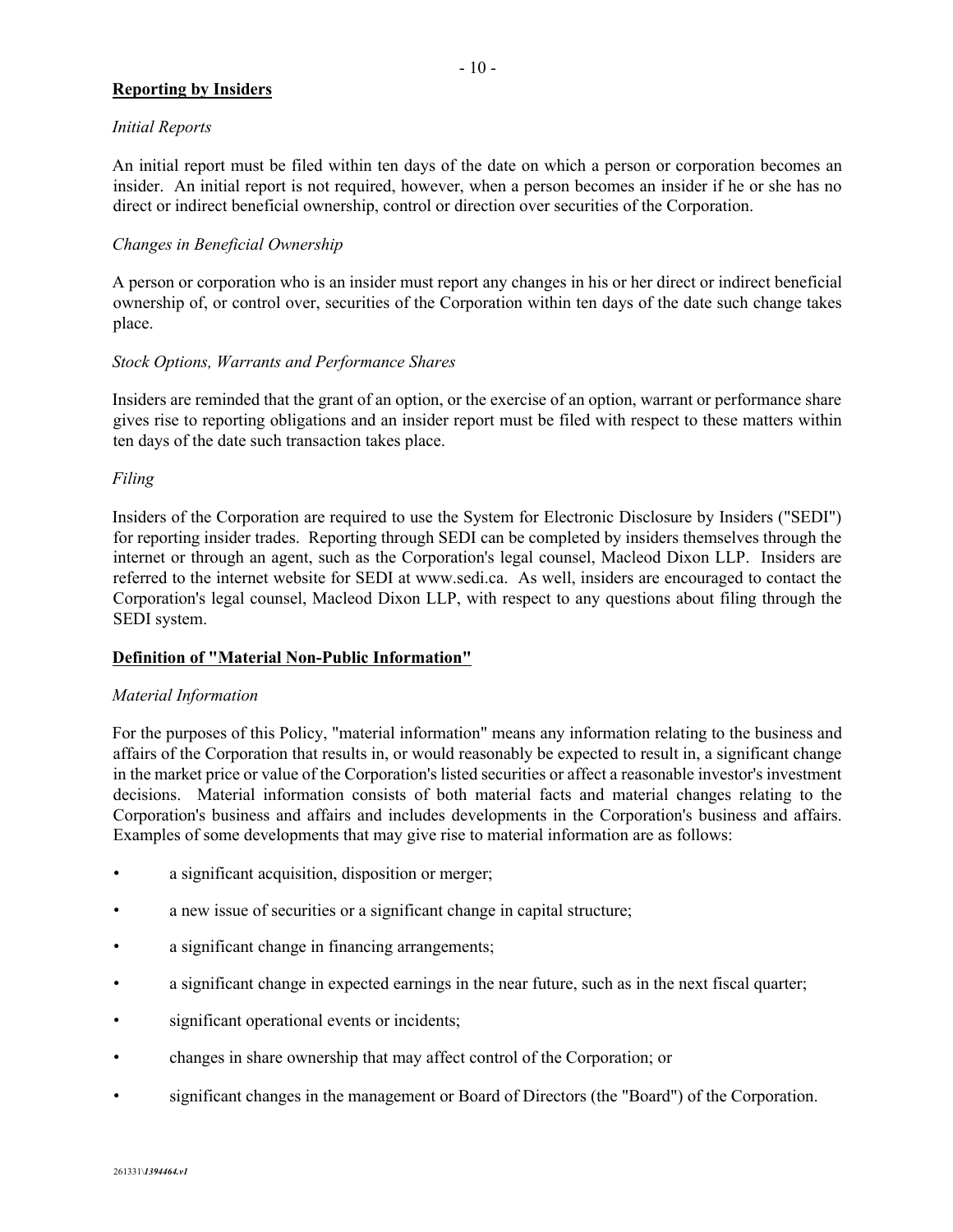#### *Non-public Information*

Material information is "non-public" if it has not been widely disseminated to the public through a major newswire service. For the purposes of this Policy, information will be considered public; i.e., no longer non-public, after the close of trading on the **[first]** full trading day following public release of the information.

If you are unsure whether the information that you possess is material or non-public, please consult the Chairman, the CEO or the Chief Financial Officer of the Corporation before trading in any securities of the Corporation.

#### **Statement of Corporate Policies and Procedures**

## *Prohibited Activities*

- No insider, employee or consultant may trade in securities of the Corporation while in possession of material non-public information concerning the Corporation.
- No insider, employee or consultant may trade in securities of the Corporation outside of the "trading windows" described below, or during any "blackout periods".
- No insider, employee or consultant may disclose material non-public information concerning the Corporation to any outside person (including family members, analysts, individual investors and members of the investment community and news media) unless necessary in the course of business. In any instance where such information is disclosed to outsiders, the outsider should be advised that they must not disclose the information to anyone else, other than in the necessary course of business, and they may not trade in securities of the Corporation until the information has been generally disclosed.
- No insider, employee or consultant may give trading advice of any kind about the Corporation to anyone while possessing material non-public information about the Corporation, except that insiders, employees and consultants should advise others not to trade if doing so might violate the law or this Policy.
- No insider, employee or consultant may (a) trade in securities of any other public company while possessing material non-public information concerning that company; (b) "tip" or disclose material non-public information concerning any other public company to anyone; or (c) give trading advice of any kind to anyone concerning any other public company while possessing material non-public information about that company that such insider, employee or consultant learned in the course of their service to the Corporation.
- In order to avoid possible inadvertent conflict with this Policy, it is recommended that, outside of any stock option or employee share ownership plans, no insider, employee or consultant leave with a broker any outstanding sell or purchase orders.

## *Definition of "Blackout Period" and "Trading Window"*

A "blackout period" is any time where an insider, employee or consultant is restricted by the terms of this Policy or applicable securities law from trading in securities of the Corporation. Alternatively, a "trading window" is the period of time between blackout periods where an insider, employee or consultant is not restricted by the terms of this Policy or applicable securities law from trading in securities of the Corporation.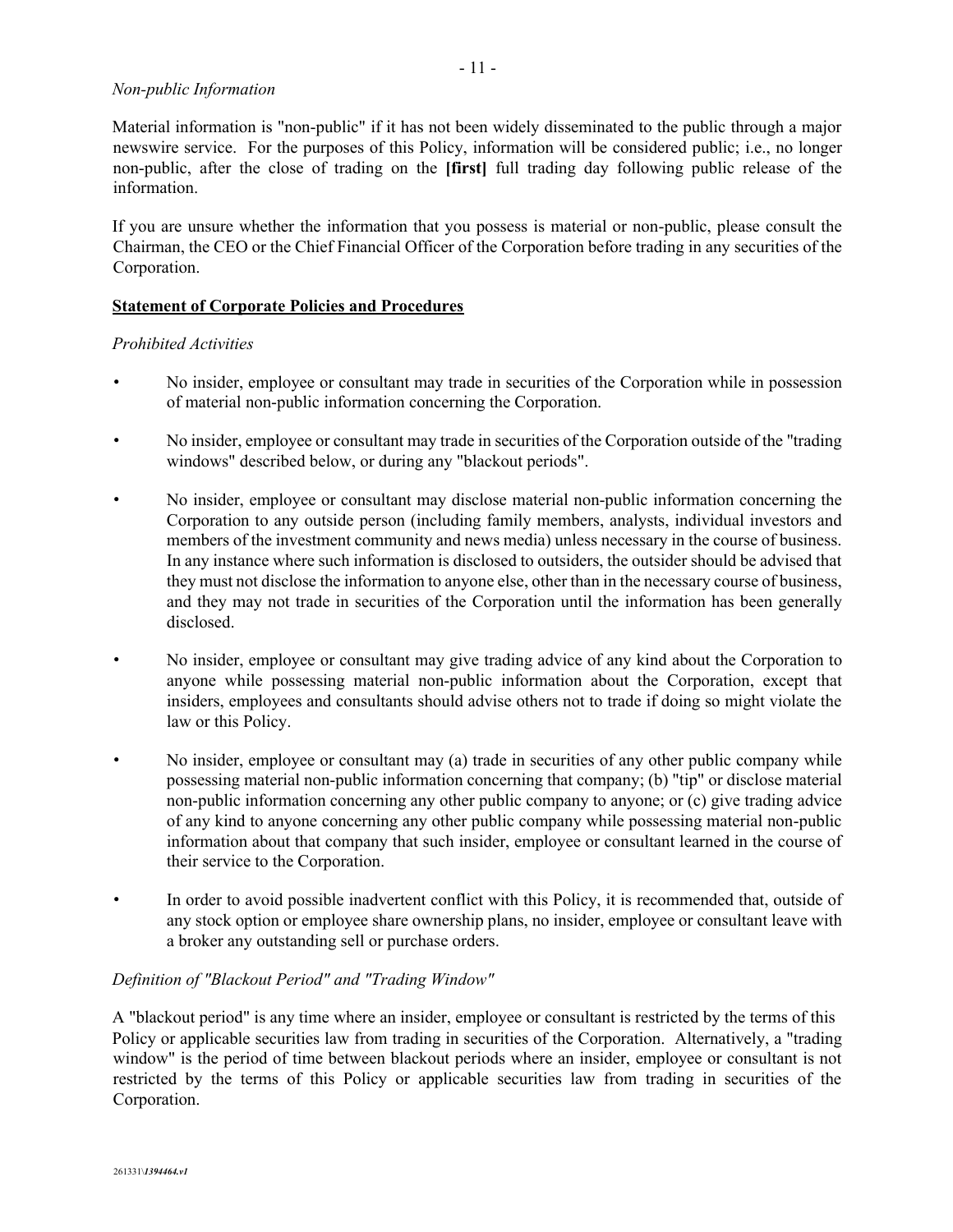#### *Designation of Blackout Periods*

The Corporation will use reasonable efforts to notify insiders, employees and consultants by e-mail when a general blackout period is in effect. However, it is the obligation of every insider, employee and consultant to ensure, prior to affecting a trade, that a blackout period is not in effect or such person is not otherwise restricted from trading in securities of the Corporation. In the event that an insider, employee or consultant is unsure whether they may trade in securities of the Corporation, they should contact the Chairman, the CEO or the Chief Financial Officer of the Corporation to determine if a general blackout period is in effect or if the insider, employee or consultant is in possession of material undisclosed information.

#### *Trading Windows*

Insiders, employees and consultants may trade in securities of the Corporation only during the period in which there is no blackout period.

#### *No Trading During Trading Windows While in Possession of Material Non-public Information*

No insider, employee or consultant possessing material non-public information concerning the Corporation may trade in securities of the Corporation even during applicable trading windows. Persons possessing such information may trade during a trading window only after the widespread dissemination of the news release in respect of such information.

#### *No Trading During Blackout Periods*

No insider, employee or consultant may trade in securities of the Corporation outside of applicable trading windows or during any designated special blackout periods. No insider, employee or consultant may disclose to any outside third party that a special blackout period has been designated.

#### *Priority of Statutory or Regulatory Trading Restrictions*

The trading prohibitions and restrictions set forth in this Policy are in addition to, and will be superseded by any greater prohibition or restrictions prescribed by applicable securities laws and regulations and stock exchange rules and policies.

#### *Compliance Officer*

The Chairman, CEO or Chief Financial Officer shall be responsible for responding to questions from directors, officers, employees and consultants and assisting such persons in complying with the terms of this Policy and applicable securities laws.

#### **Enforcement**

#### *Penalties Under Securities Laws*

The consequences of prohibited insider trading or tipping can be severe. Generally, under securities laws, persons violating insider trading or tipping rules may be required to disgorge the profit made or the loss avoided by trading, pay the loss suffered by the persons who purchased securities from or sold securities to the insider tippee, pay fines up to the greater of \$1,000,000 and three times the profit made or loss avoided, pay administrative penalties of up to \$500,000 and serve a jail term of up to five years less a day. The Corporation may also be required to pay penalties and could, under certain circumstances, be subject to private lawsuits by traders for damages suffered as a result of illegal insider trading or tipping by persons under the Corporation's control.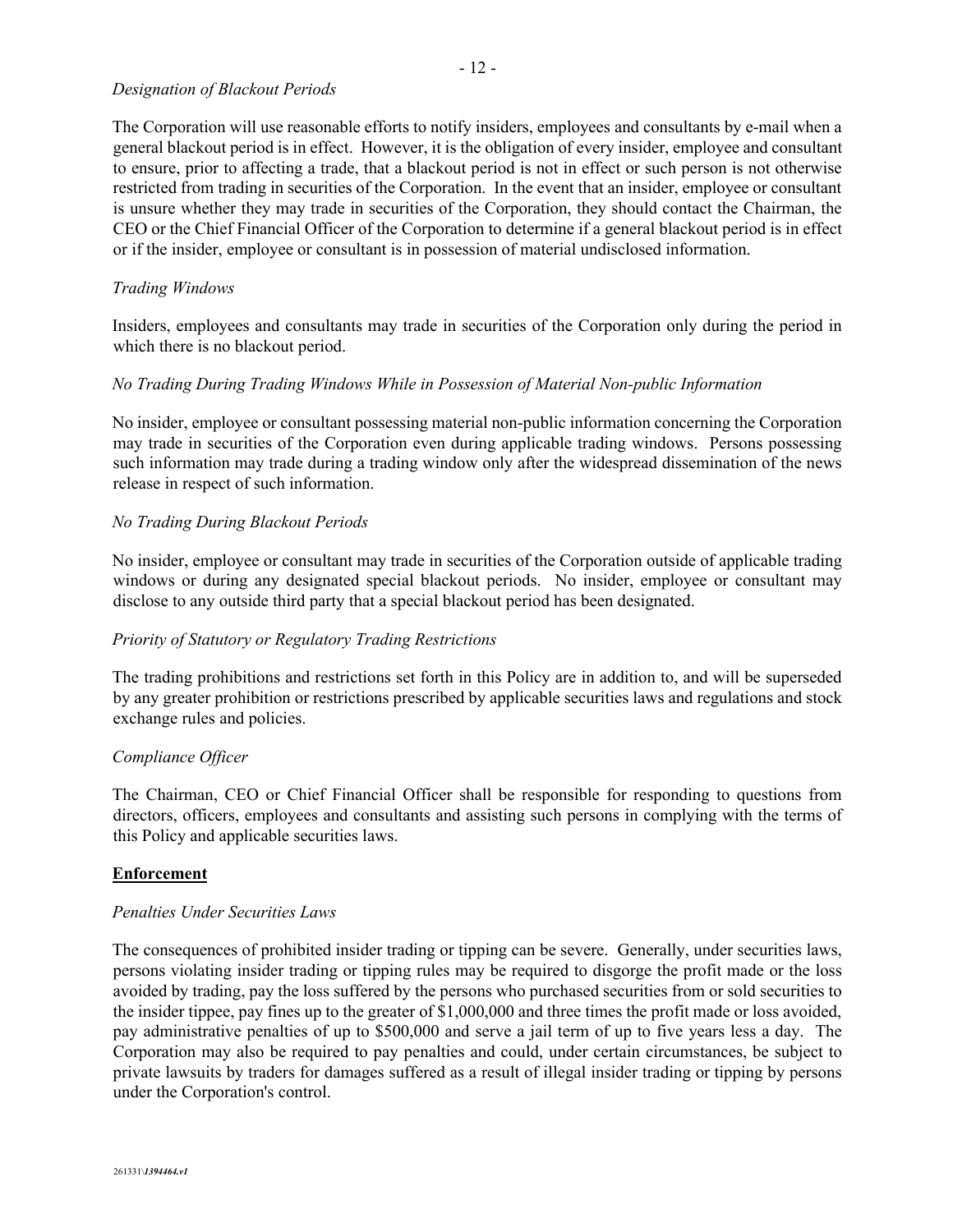## *Discipline*

Violation of this Policy or insider or tipping laws by any insider or employee may subject such person to disciplinary action up to and including termination for cause.

If it is discovered that anyone subject to these policies has violated securities laws, the matter may be referred to the appropriate regulatory authorities.

## **Approval**

This Policy has been approved by the Board.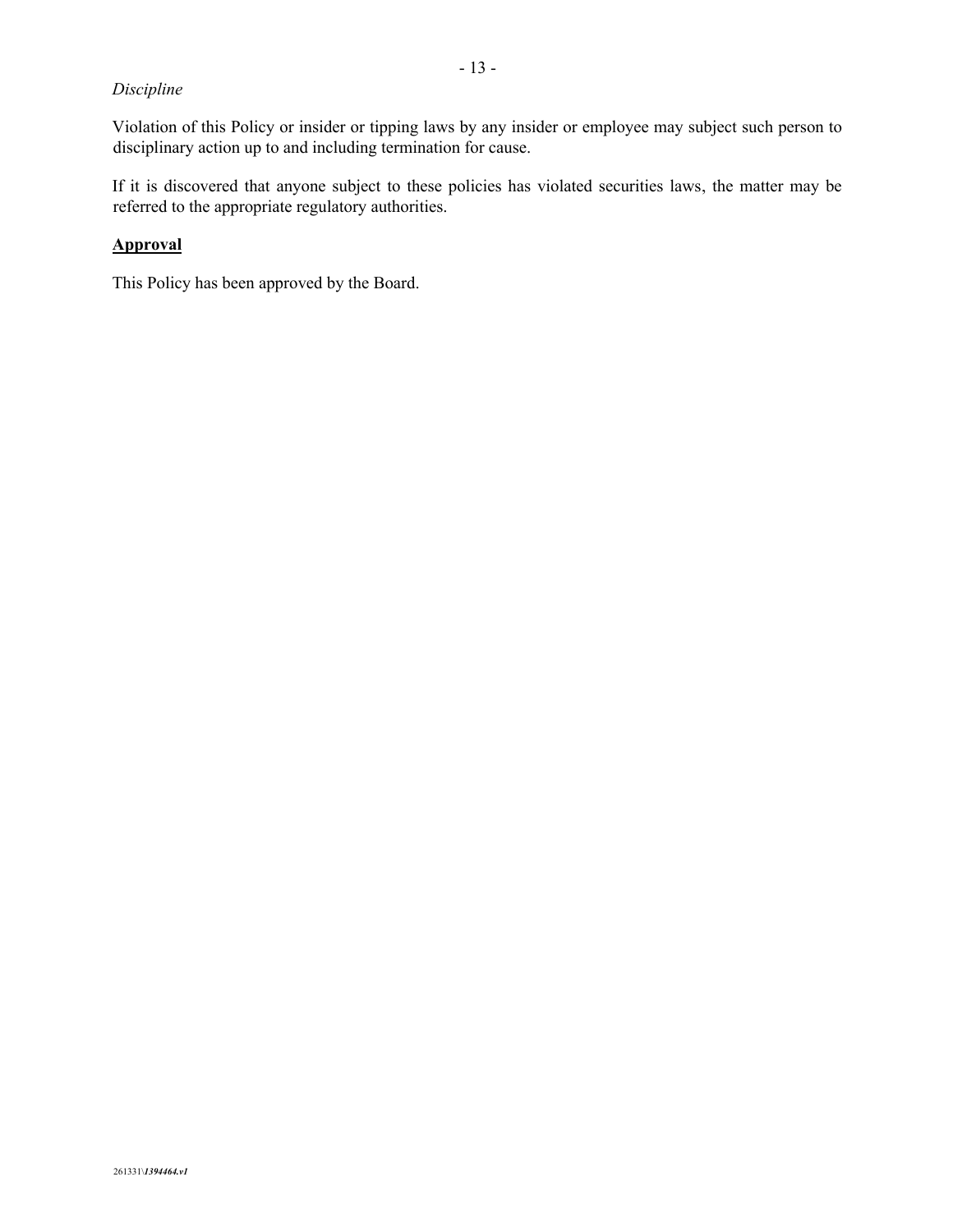## **BOARD OF DIRECTORS TERMS OF REFERENCE**

The Board of Directors (the "Board") of Kolibri Global Energy Inc. (the "Corporation") shall have the oversight responsibility, authority and specific duties as described below.

#### **Composition**

#### *Directors and Chairman of the Board*

The Board shall appoint a Chairman of the Board (the "Chairman") and, if the Chairman is not independent, an independent lead director (the "Lead Director") from amongst the directors which comprise the Board shall be appointed as soon as practicable.

To ensure efficient, independent functioning of the Board, the Chairman or, if a Lead Director has been appointed, the Lead Director shall be the effective leader of the Board. As such, the Chairman or the Lead Director, as applicable, is responsible for ensuring that the Board's agenda enables the Board to successfully carry out its duties. The Chairman shall act as chair of all meetings of the Board and shareholders of the Corporation.

#### *Committees*

In addition to any other committees (including special committees) which the Board may in its discretion constitute from time to time, the Board shall have the following standing committees:

- Audit Committee;
- Corporate Governance Committee; Compensation Committee; and - Disclosure Committee.

Certain of the responsibilities of the Board may be delegated to these or other committees of the Board. The composition and responsibilities of these standing committees and any other standing committees of the Board will be as set forth in their terms of reference, as amended from time to time, and approved by the Board. Until such time as when a Nominating, Environment, Health and Safety or Reserves Committee is established, the Board shall be responsible for all such matters as provided in each committee's terms of reference.

Committee members shall be appointed by the Board. The chair of each committee may be designated by the Board or, failing that, by the members of the particular committee. At each meeting of the Board, the chair of each committee (or such committee member as the chair may designate) shall report the results of meetings and any associated recommendations.

#### **Communication**

To ensure that the Corporation has in place policies and programs that enable the Corporation to communicate effectively and in a timely manner with its shareholders, other stakeholders, analysts and the public generally the Board has adopted a Corporate Disclosure Policy. The Board will review the Corporate Disclosure Policy annually to ensure its objectives are being achieved and that the Disclosure Committee is effectively implementing such policy.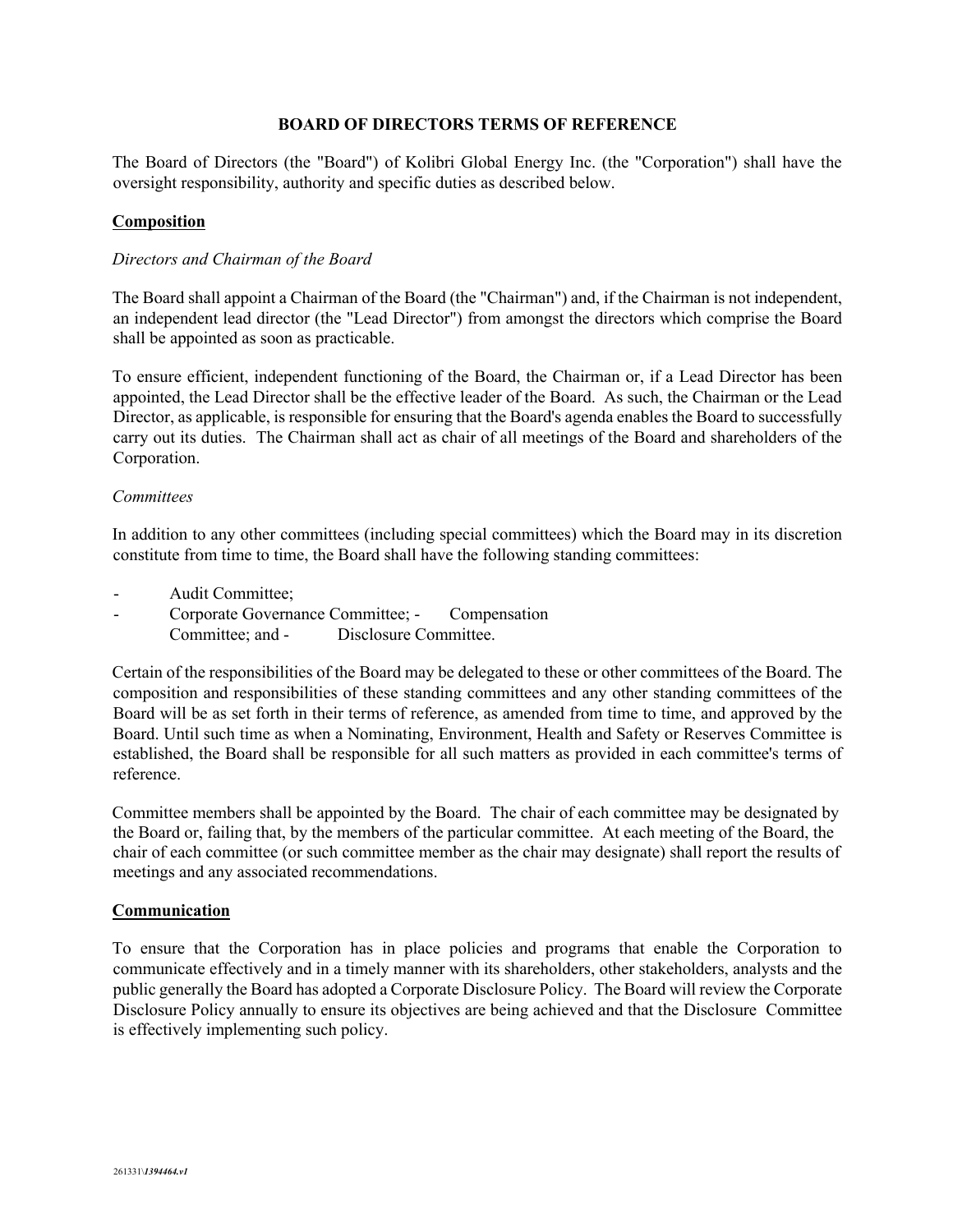## **Meetings and Record Keeping**

Meetings of the Board shall be conducted as follows:

- 1. the Board shall meet regularly and at least quarterly at such times and at such locations as the Chairman, in consultation with the Lead Director (if one), shall determine;
- 2. notice of meetings shall be given to each director not less than 48 hours before the time of the meeting (unless such notice period is waived). Meetings of the Board may be held without formal notice if all of the directors are present and do not object to notice not having been given, or if those absent waive notice in any manner before or after the meeting. The notice of the meeting may be delivered personally, given by mail, facsimile or other electronic means of communication;
- 3. each member of the Board is expected to attend Board meetings and meetings of committees on which he or she is a member and to be familiar with deliberations and decisions as soon as possible after any missed meetings. Members of the Board are expected to prepare for meetings by reviewing the meeting materials distributed to members of the Board, to the extent feasible, prior to such meetings;
- 4. the independent directors of the Board shall regularly hold in camera sessions of the Board, with only independent directors present and at such times as the independent directors, Chairman or Lead Director (if one) determine advisable;
- 5. a quorum for meetings shall be a majority of the members of the Board, present in person or by telephone or by other telecommunication device that permits all persons participating in the meeting to hear each other;
- 6. if the Chairman is not present at any meeting of the Board, the Lead Director (if one) shall preside as chair of the meeting. If the Chairman and the Lead Director (if one) are both not present at any meeting, one of the other directors who is present at the meeting shall be chosen by the Board to preside at the meeting;
- 7. the Chairman shall, in consultation with the Lead Director (if one) and management, establish the agenda for the meetings and instruct management to circulate appropriate agenda materials to the Board with sufficient time for study prior to the meeting;
- 8. every question at a Board meeting shall be decided by a majority of the votes cast;
- 9. Management shall receive notice of meetings and may attend meetings of the Board at the invitation of the Chairman or Lead Director (if one);
- 10. the Corporate Secretary of the Corporation, or any other person selected by the Board, shall act as secretary for the purpose of recording the minutes of each meeting.

The minutes of the meeting of the Board shall be placed in the Corporation's minute book.

#### **Responsibilities and Specific Duties**

In accordance with applicable laws, the Board is required to always act honestly and in good faith with a view to the best interests of the Corporation.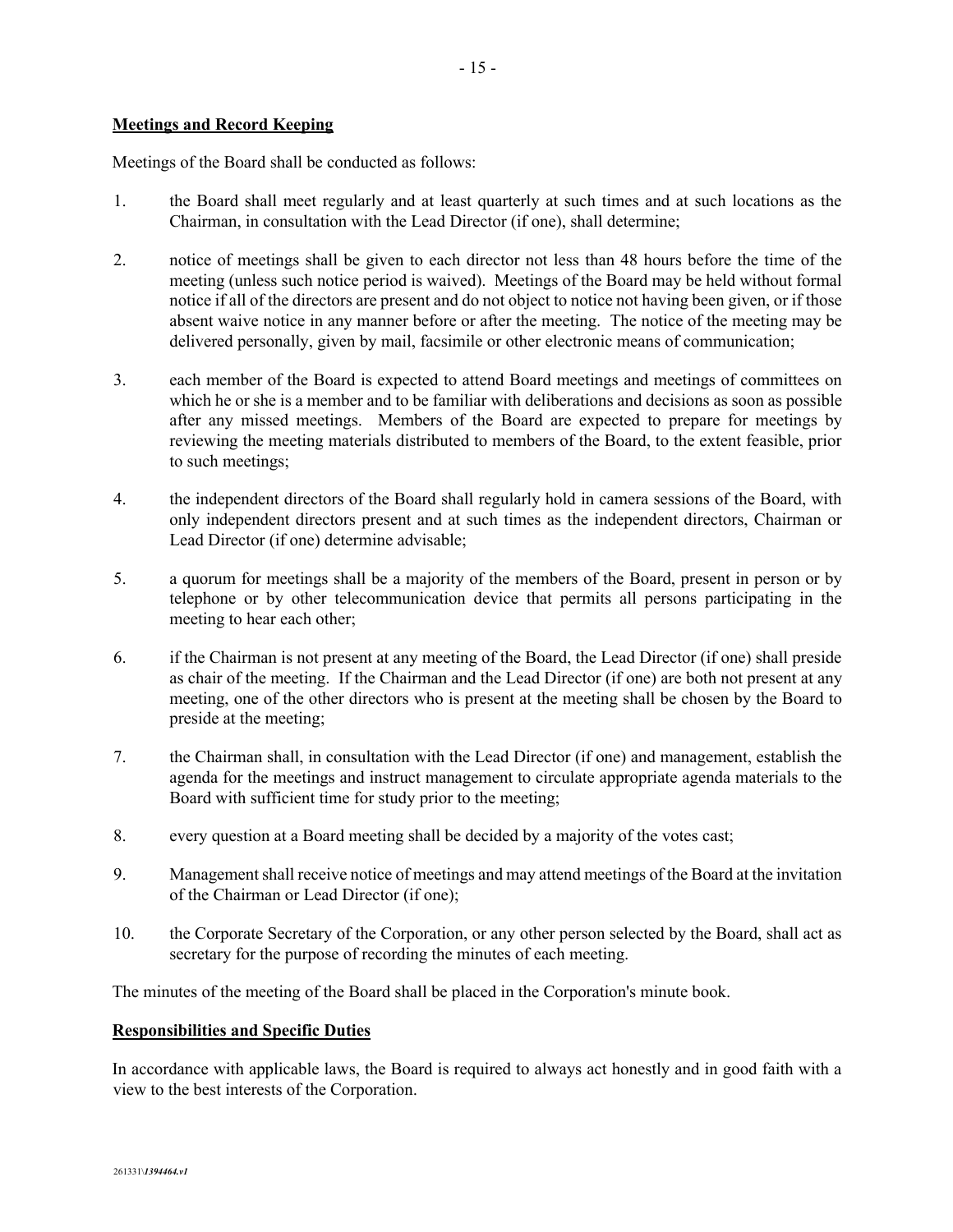The Board is responsible for the stewardship of the Corporation and overseeing the operation of the business of the Corporation. The primary responsibilities of the Board include:

- 1. to the extent feasible, satisfying itself as to the integrity of the Chief Executive Officer (the "CEO") and other executive officers and that the CEO and other executive officers create a culture of integrity throughout the Corporation;
- 2. adopting a strategic planning process and approving, at least on an annual basis, a strategic plan for the Corporation which takes into account, among other things, the opportunities and risks of the business;
- 3. identifying the principal risks of the Corporation's business, and ensuring appropriate systems are implemented to manage these risks;
- 4. providing continuing education opportunities for all directors so they may maintain or enhance their skills and abilities as directors, as well as ensure their knowledge and understanding of the Corporation's business remains current;
- 5. adopting a succession plan which includes the appointing, training and monitoring of senior management;
- 6. adopting and reviewing on an annual basis the Corporation's Corporate Disclosure Policy to ensure that disclosure made by the Corporation is accurate, informative, timely and broadly disseminated all in accordance with applicable laws and stock exchange rules;
- 7. ensuring that the Corporation has appropriate processes in place to effectively communicate with its employees, government authorities, other stakeholders and the public;
- 8. ensuring the necessary internal controls and management systems are in place that effectively monitor the Corporation's operations and ensure compliance with applicable laws, regulations and policies, including reviewing on an annual basis the controls and procedures established for the certification of financial and other disclosure made by the Corporation;
- 9. developing clear position descriptions for the Chairman, the Lead Director (if one), the chairs of each committee and, in consultation with the CEO, the CEO;
- 10. developing or approving the corporate goals and objectives that the CEO is responsible for meeting;
- 11. monitoring compliance with the Code of Business Conduct;
- 12. the establishment of an appropriate system of corporate governance principles and guidelines applicable to the Corporation, including:
	- (a) reviewing periodically the size of the Board to ensure its continued effectiveness (including, without limitation, facilitating effective decision-making);
	- (b) regularly assessing the effectiveness and contribution of the Board, its committees and each member of the Board considering, among other things, the applicable terms of reference for the Board and each committee and in the case of each member of the Board, the competencies and skills each member is expected to bring to the Board; and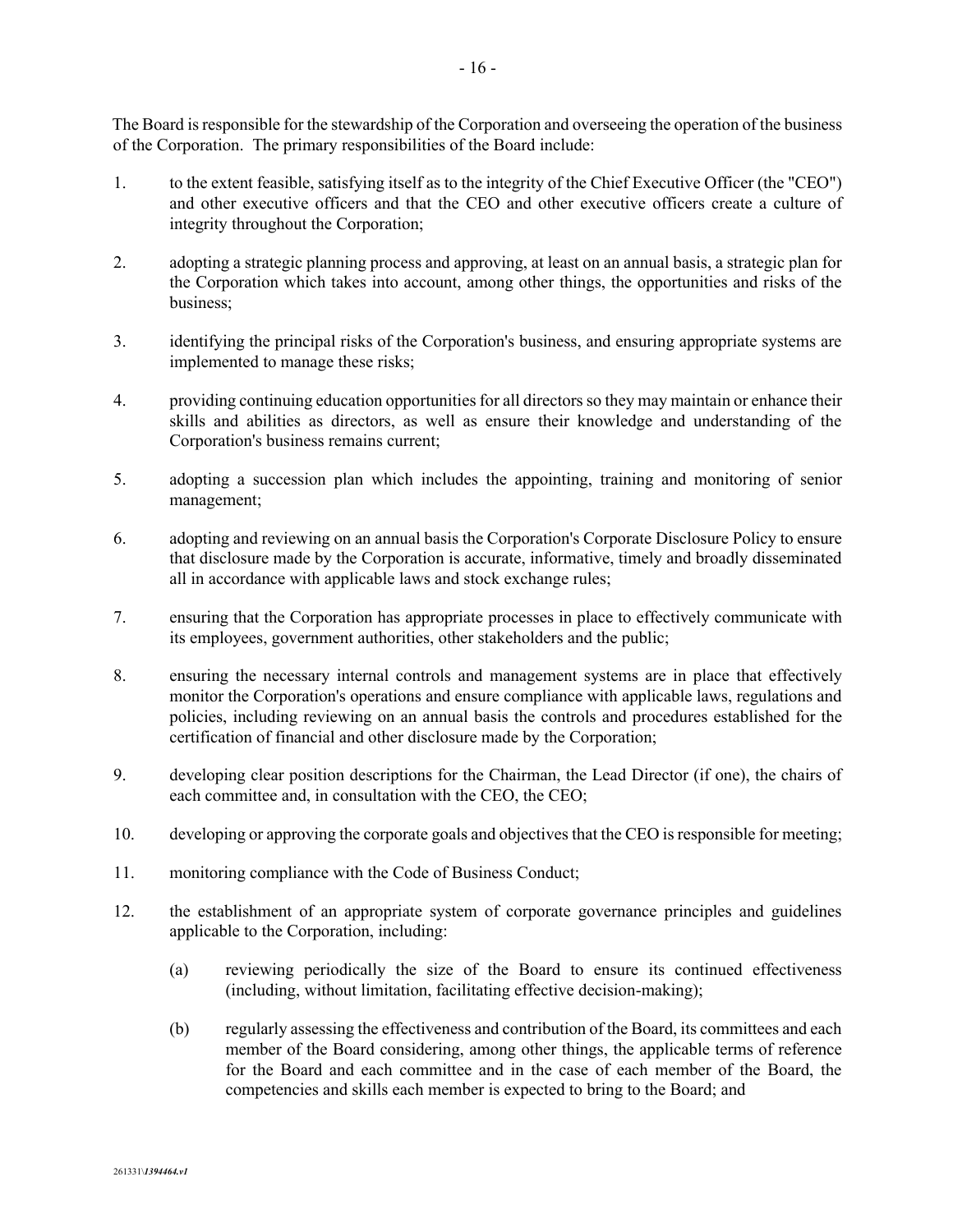- (c) reviewing periodically the general responsibilities and function of the Board and its committees and the chair of each committee, and the roles of the Chairman, Lead Director (if one) and the CEO; and
- 13. reviewing the annual corporate governance disclosure of the Corporation in its information circular.

#### **Stakeholder Communication**

Any stakeholder may contact the Board. Matters relating to the Corporation's accounting, internal accounting control or audit matters will be referred to the Audit Committee. Other matters will be referred to the Chairman or the Lead Director (if one). Stakeholders may also directly contact the Chairman or the Lead Director (if one).

### **Review of Terms of Reference**

The Board shall review and assess these Terms of Reference and any governance principles and guidelines established by the Board at least annually.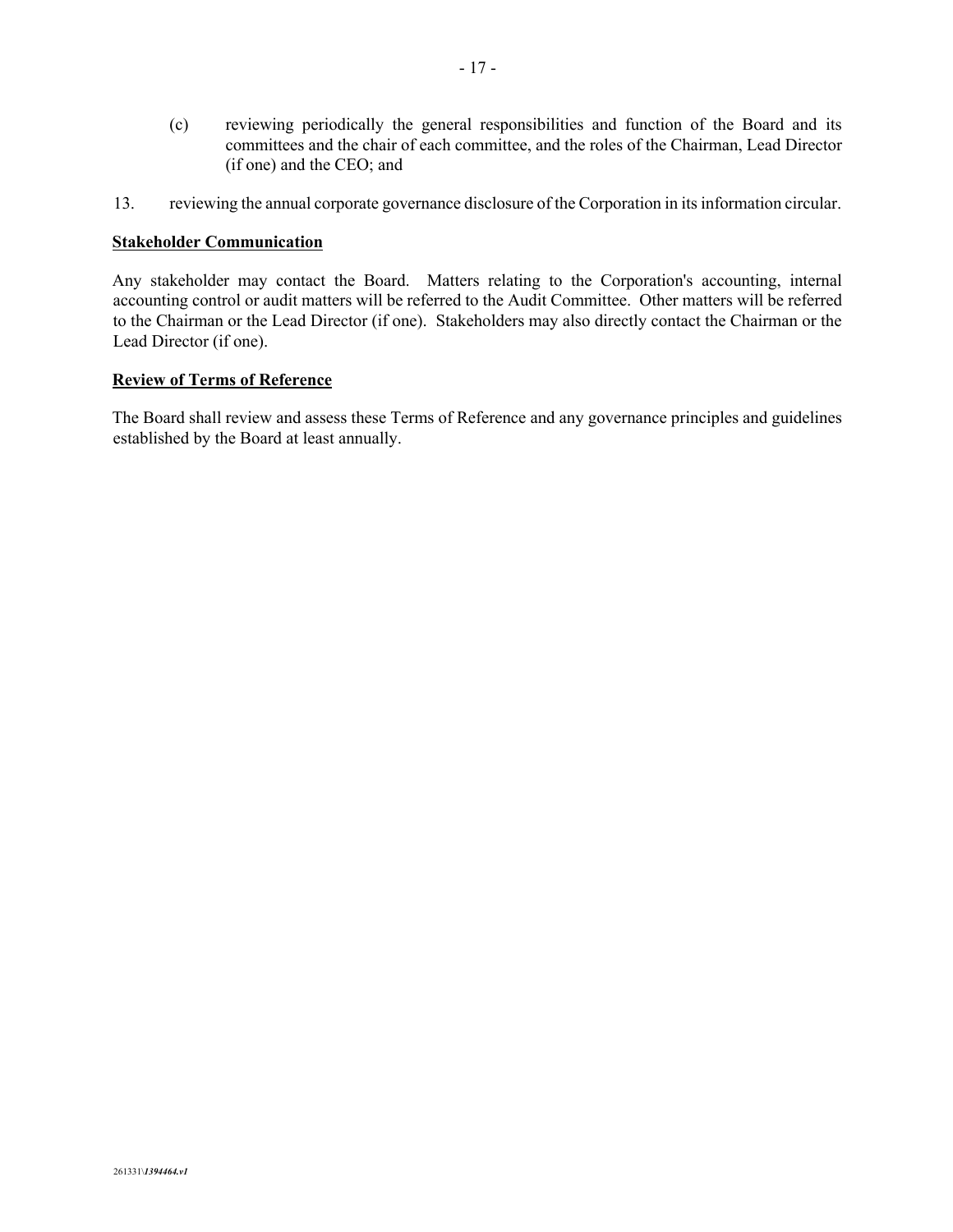## **CORPORATE GOVERNANCE COMMITTEE TERMS OF REFERENCE**

The Governance Committee (the "Committee") of the Board of Directors (the "Board") of Kolibri Global Energy Inc. (the "Corporation") shall have the oversight responsibility, authority and specific duties as described below.

## **Composition**

The Committee will be comprised of three or more directors as determined by the Board. Each Committee member shall satisfy the independence and experience requirements of applicable securities laws, rules or guidelines, any applicable stock exchange requirements or guidelines and any other applicable regulatory rules. Determinations as to whether a particular director satisfies the requirements for membership on the Committee shall be made by the full Board.

Members of the Committee shall be appointed by the Board. The Nominating Committee (if one) of the Board, if formally established, shall recommend to the full Board eligible directors to fill vacancies on the Committee. Each member shall serve until his successor is appointed, unless he shall resign or be removed by the Board or he shall otherwise cease to be a director of the Corporation. The Board shall fill any vacancy if the membership of the Committee is less than three directors.

The chair (the "Chair") of the Committee may be designated by the Board or, if it does not do so, the members of the Committee may elect a Chair by vote of a majority of the full Committee membership.

## **Communication, Expenses and Authority to Engage Advisors**

The Committee shall have access to such officers and employees of the Corporation and to such information respecting the Corporation, as it considers necessary or advisable in order to perform its duties and responsibilities.

The Committee, through its Chair, may directly contact any employee in the Corporation as it deems necessary, and any employee may bring before the Committee, on a confidential basis, any matter involving the matters which the Committee's terms of reference may cover.

The Committee has the authority to engage independent counsel and other advisors as it determines necessary to carry out its duties and to set the compensation for any such counsel and advisors. Any engagement of independent counsel or other advisors is to be at the Corporation's expense.

The Corporation shall be responsible for all expenses of the Committee that are deemed necessary or appropriate by the Committee in carrying out its duties.

## **Meeting and Record Keeping**

Meetings of the Committee shall be conducted as follows:

- 1. the Committee shall meet at least once annually at such time and at such location as the Chair shall determine. The meeting shall be scheduled to review the report on corporate governance required pursuant to applicable securities laws.
- 2. the Chair shall preside as chair at each Committee meeting and lead Committee discussion on meeting agenda items;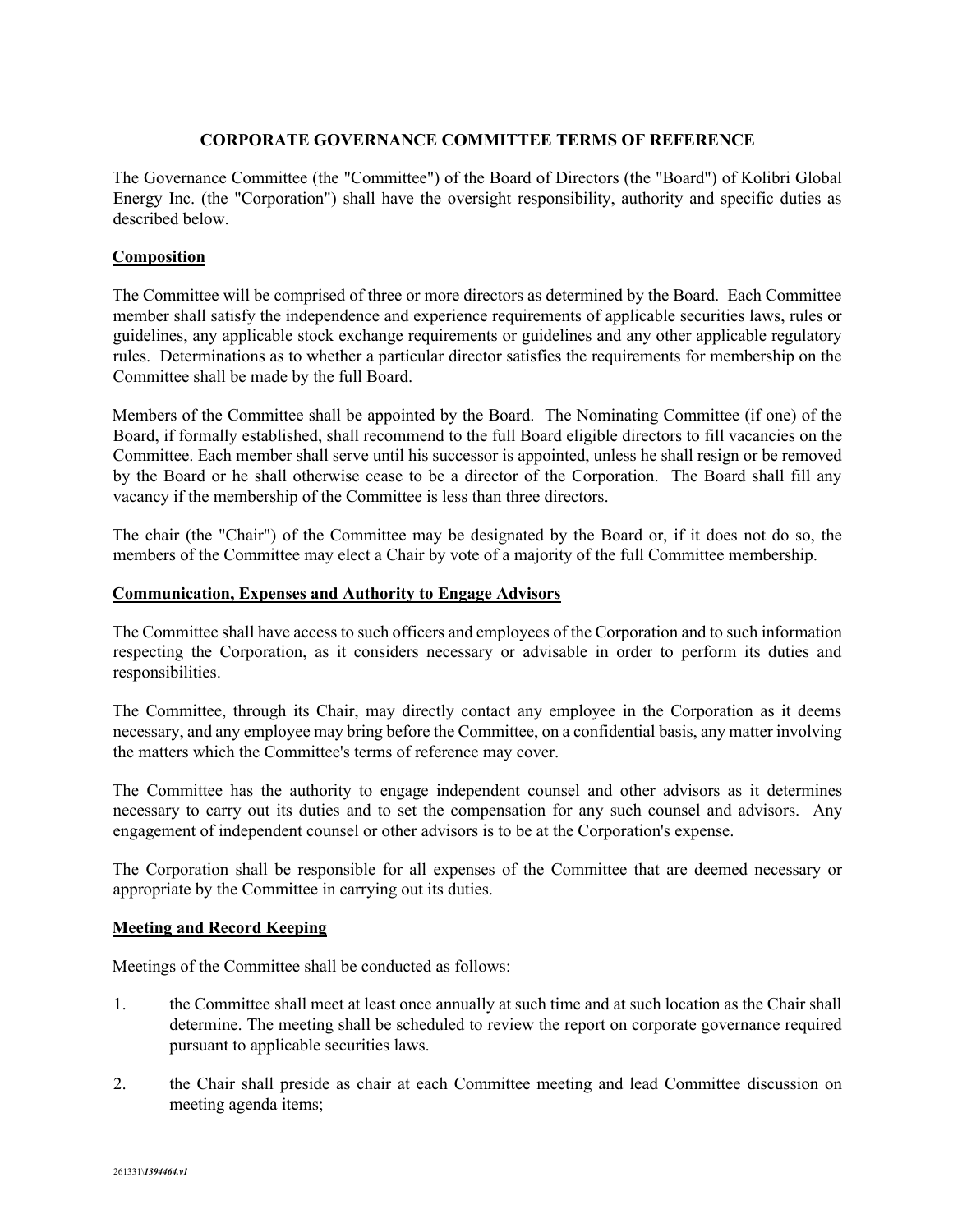- 3. the quorum for meetings shall be a majority of the members of the Committee, present in person or by telephone or by other telecommunication device that permits all persons participating in the meeting to hear each other;
- 4. if the Chair is not present at any meeting of the Committee, one of the other members of the Committee who is present at the meeting shall be chosen by the Committee to preside at the meeting;
- 5. the Chair shall, in consultation with management, establish the agenda for the meetings and instruct management to circulate properly prepared agenda materials to the Committee with sufficient time for study prior to the meeting;
- 6. every question at a Committee meeting shall be decided by a majority of the votes cast; in the event of a tie vote on any matter, such matter shall be presented to the Board for its consideration and determination;
- 7. the Chief Executive Officer (the "CEO") and Chief Financial Officer shall be available to advise the Committee, shall receive notice of meetings and may attend meetings of the Committee at the invitation of the Chair. Other management representatives may be invited to attend as necessary; and
- 8. a Committee member, or any other person selected by the Committee, shall be appointed at each meeting to act as secretary for the purpose of recording the minutes of each meeting.

The Committee shall provide the Board with a copy of the minutes of such meetings. Where minutes have not yet been prepared, the Chair shall provide the Board with oral reports on the activities of the Committee. All material information reviewed and discussed by the Committee at any meeting shall be referred to in the minutes and made available for examination by the Board upon request to the Chair.

# **Responsibilities**

The Committee is part of the Board. Its primary function is to assist the Board in fulfilling its oversight responsibilities with respect to the development and implementation of principles and systems for the management of corporate governance.

## **Specific Duties**

The Committee shall:

- 1. assess and make recommendations as to the size, composition, operation and effectiveness of the Board.
- 2. annually review the performance of the Board of Directors, the committees of the Board and individual directors, and the relationship between the Board and management.
- 3. periodically review and make recommendations to the Board on:
	- (a) the terms of reference for the Board;
	- (b) the terms of reference of the committees of the Board, including the Committee; and
	- (c) the position descriptions for: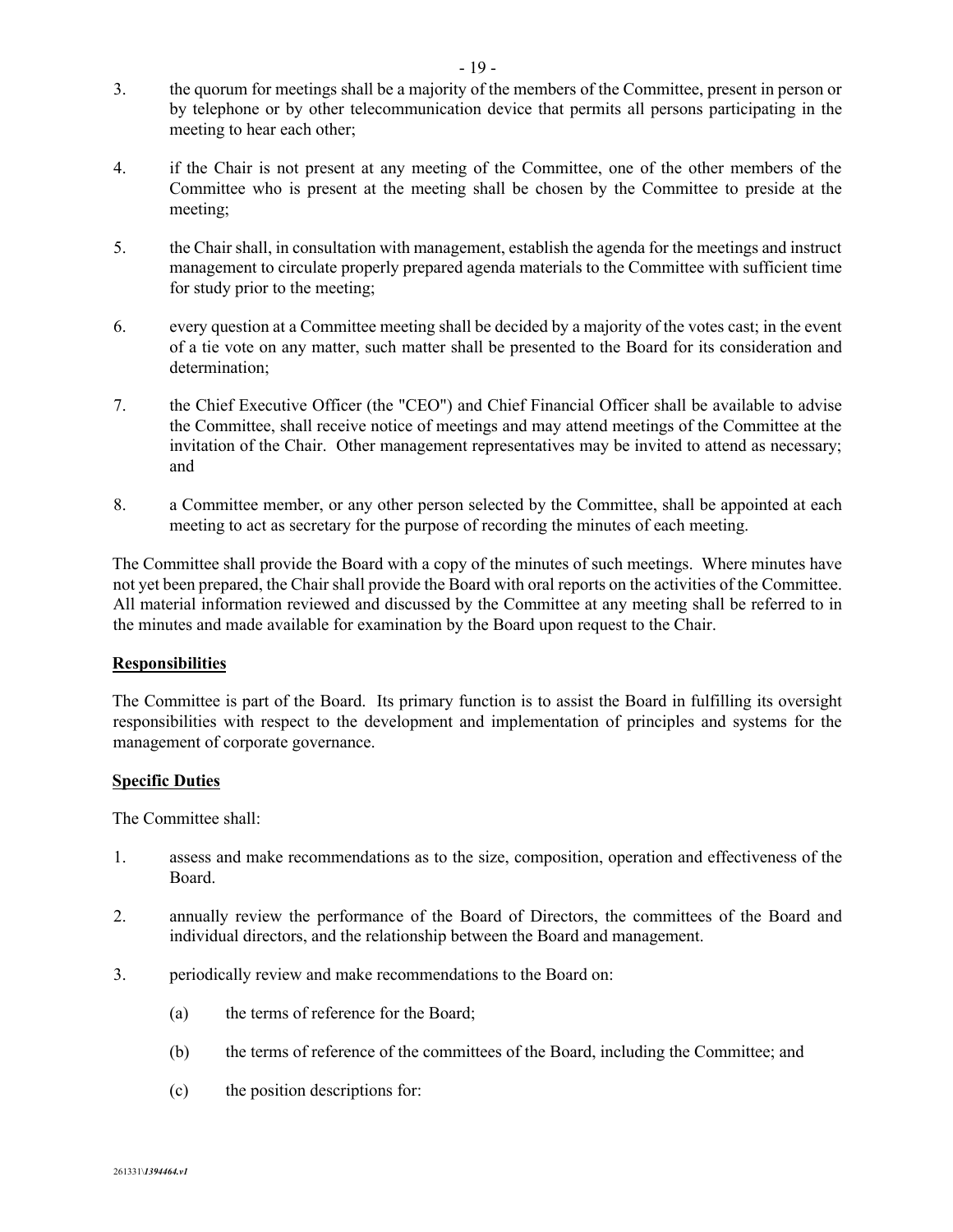- 
- (i) the CEO;
- (ii) the Chairman of the Board;
- (iii) the Lead Director (if one); and
- (iv) the chair of committees of the Board
- 4. review and make recommendations with respect to continuing education for members of the Board and committees of the Board.
- 5. regularly review the corporate governance practices of the Corporation, and, if appropriate, recommend changes to the Board.
- 6. regularly review the Corporation's articles and bylaws and recommend any changes to the Board for consideration.
- 7. review and recommend to the Board for approval the corporate governance disclosure statements required by applicable securities laws.
- 8. review and make recommendations to the Board on any other matters related to the governance of the Corporation that the Committee considers appropriate.
- 9. perform any other activities consistent with this mandate and, generally, governing laws as the Committee or the Board deems necessary or appropriate.

# **Review of Terms of Reference**

The Committee shall review and reassess the adequacy of these Terms of Reference at least annually, and otherwise as it deems appropriate and recommend changes to the Board. Such review shall include the evaluation of the performance of the Committee against criteria defined in the Committee and Board terms of reference.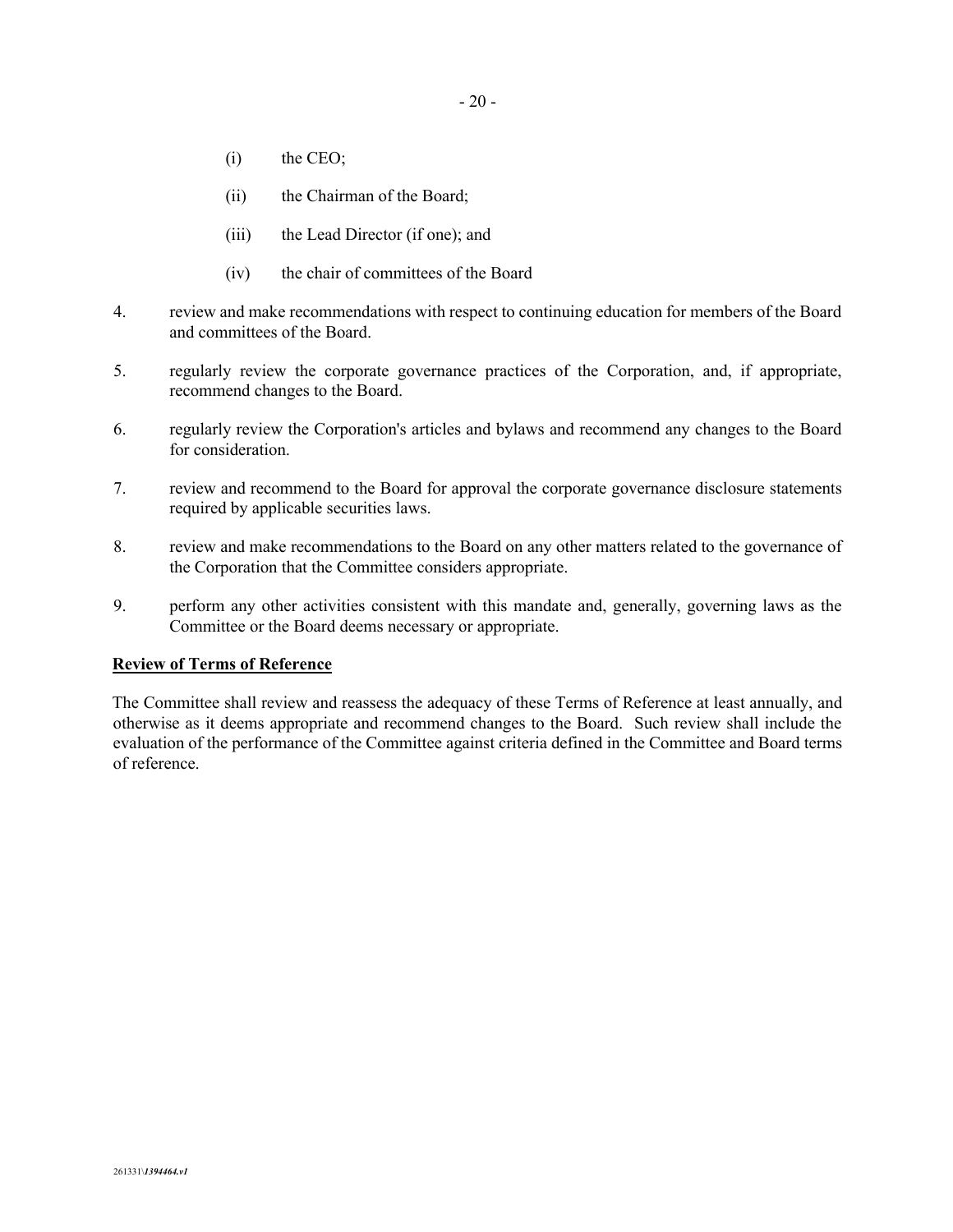## **COMPENSATION COMMITTEE TERMS OF REFERENCE**

The Compensation Committee (the "Committee") of the Board of Directors (the "Board") of Kolibri Global Energy Inc. (the "Corporation") shall have the oversight responsibility, authority and specific duties as described below.

#### **Composition**

The Committee will be comprised of three or more directors as determined by the Board. Each Committee member shall satisfy the independence and experience requirements, if any, of applicable securities laws, rules or guidelines, any applicable stock exchange requirements or guidelines and any other applicable regulatory rules. Determinations as to whether a particular director satisfies the requirements for membership on the Committee shall be made by the full Board.

Members of the Committee shall be appointed by the Board. The Nominating Committee (if one) of the Board shall recommend to the full Board eligible directors to fill vacancies on the Committee. Each member shall serve until his successor is appointed, unless he shall resign or be removed by the Board or he shall otherwise cease to be a director of the Corporation. The Board shall fill any vacancy if the membership of the Committee is less than three directors.

The chair (the "Chair") of the Committee may be designated by the Board or, if it does not do so, the members of the Committee may elect a Chair by vote of a majority of the full Committee membership.

## **Communication, Expenses and Authority to Engage Advisors**

The Committee shall have access to such officers and employees of the Corporation and to such information respecting the Corporation, as it considers necessary or advisable in order to perform its duties and responsibilities.

The Committee, through its Chair, may directly contact any employee in the Corporation as it deems necessary, and any employee may bring before the Committee, on a confidential basis, any matter involving the matters which the Committee's terms of reference may cover.

The Committee has the authority to engage independent counsel and other advisors as it determines necessary to carry out its duties and to set the compensation for any such counsel and advisors. Any engagement of independent counsel or other advisors is to be at the Corporation's expense.

The Corporation shall be responsible for all expenses of the Committee that are deemed necessary or appropriate by the Committee in carrying out its duties.

#### **Meetings and Record Keeping**

Meetings of the Committee shall be conducted as follows:

- 1. the Committee shall meet at least annually at such time and at such location as the Chair shall determine. The meeting shall be scheduled following preparation of the annual financial statements and reserves evaluation for the purpose of determining bonuses, if any, in respect of the immediately preceding financial year;
- 2. the Chair shall preside as chair at each Committee meeting and lead Committee discussion on meeting agenda items;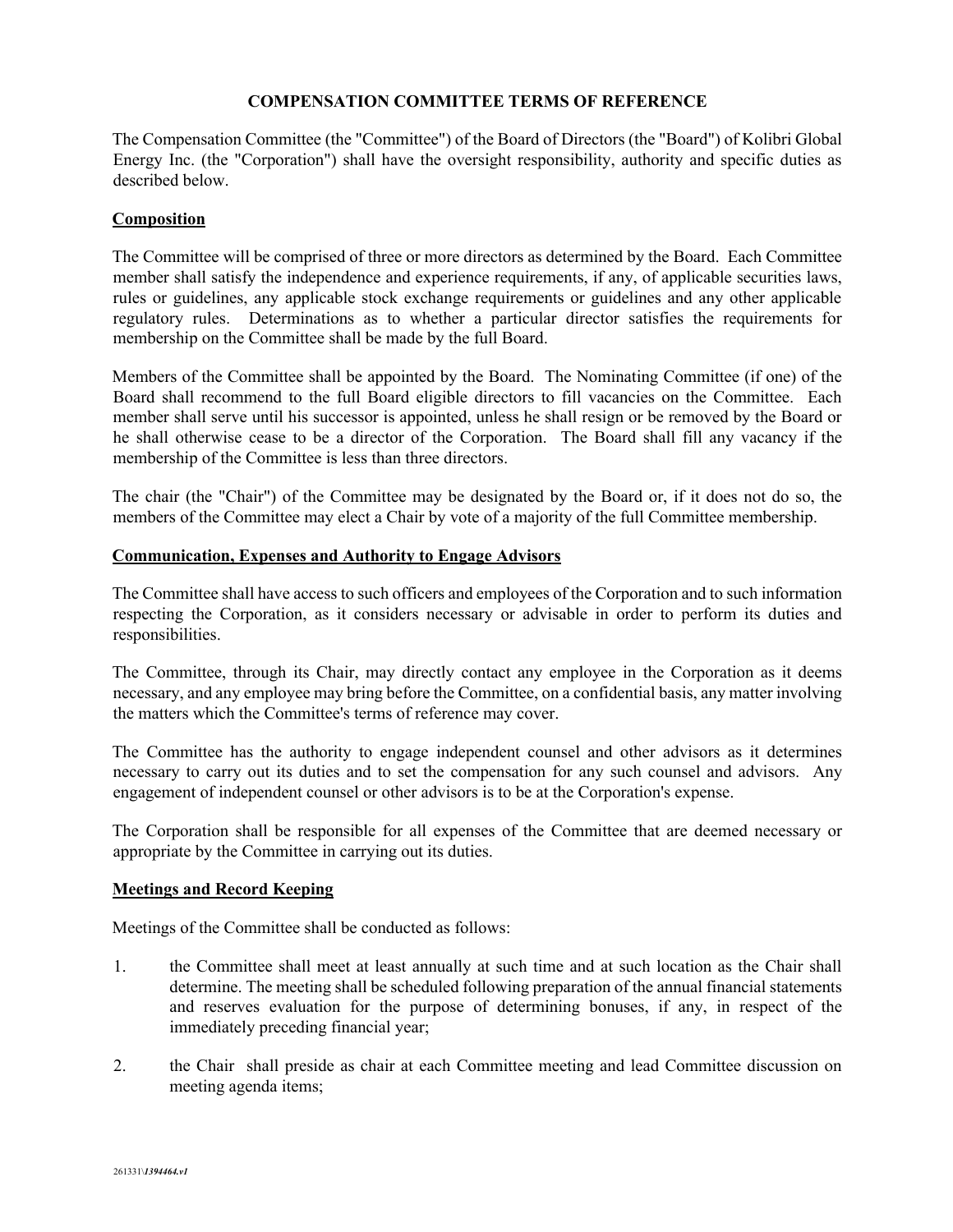- 3. the quorum for meetings shall be a majority of the members of the Committee, present in person or by telephone or by other telecommunication device that permits all persons participating in the meeting to hear each other;
- 4. if the Chair is not present at any meeting of the Committee, one of the other members of the Committee who is present at the meeting shall be chosen by the Committee to preside at the meeting;
- 5. the Chair shall, in consultation with management, establish the agenda for the meetings and instruct management to circulate properly prepared agenda materials to the Committee with sufficient time for study prior to the meeting;
- 6. every question at a Committee meeting shall be decided by a majority of the votes cast; in the event of a tie vote on any matter, such matter shall be presented to the Board for its consideration and determination;
- 7. the Chief Executive Officer (the "CEO") and Chief Financial Officer shall be available to advise the Committee, shall receive notice of all meetings of the Committee and may attend meetings at the invitation of the Chair. Other management representatives may be invited to attend as necessary; and
- 8. a Committee member, or any other person selected by the Committee, shall be appointed at each meeting to act as secretary for the purpose of recording the minutes of each meeting.

The Committee shall provide the Board with a copy of the minutes of such meetings. Where minutes have not yet been prepared, the Chair shall provide the Board with oral reports on the activities of the Committee. All material information reviewed and discussed by the Committee at any meeting shall be referred to in the minutes and made available for examination by the Board upon request to the Chair.

# **Responsibilities**

The Committee is part of the Board. Its primary function is to assist the Board in fulfilling its oversight responsibilities with respect to human resources policies and executive compensation matters. In addition, the Committee shall review the compensation of directors and the overall compensation policies of the Corporation.

# **Specific Duties**

The Committee shall:

- 1. review and recommend for approval by the Board, the Corporation's key human resources policies;
- 2. review and recommend for approval by the Board, the executive compensation philosophy and remuneration policy for the Corporation;
- 3. review and approve the corporate goals and objectives relevant to the compensation of the CEO;

- 23 -

- 22 -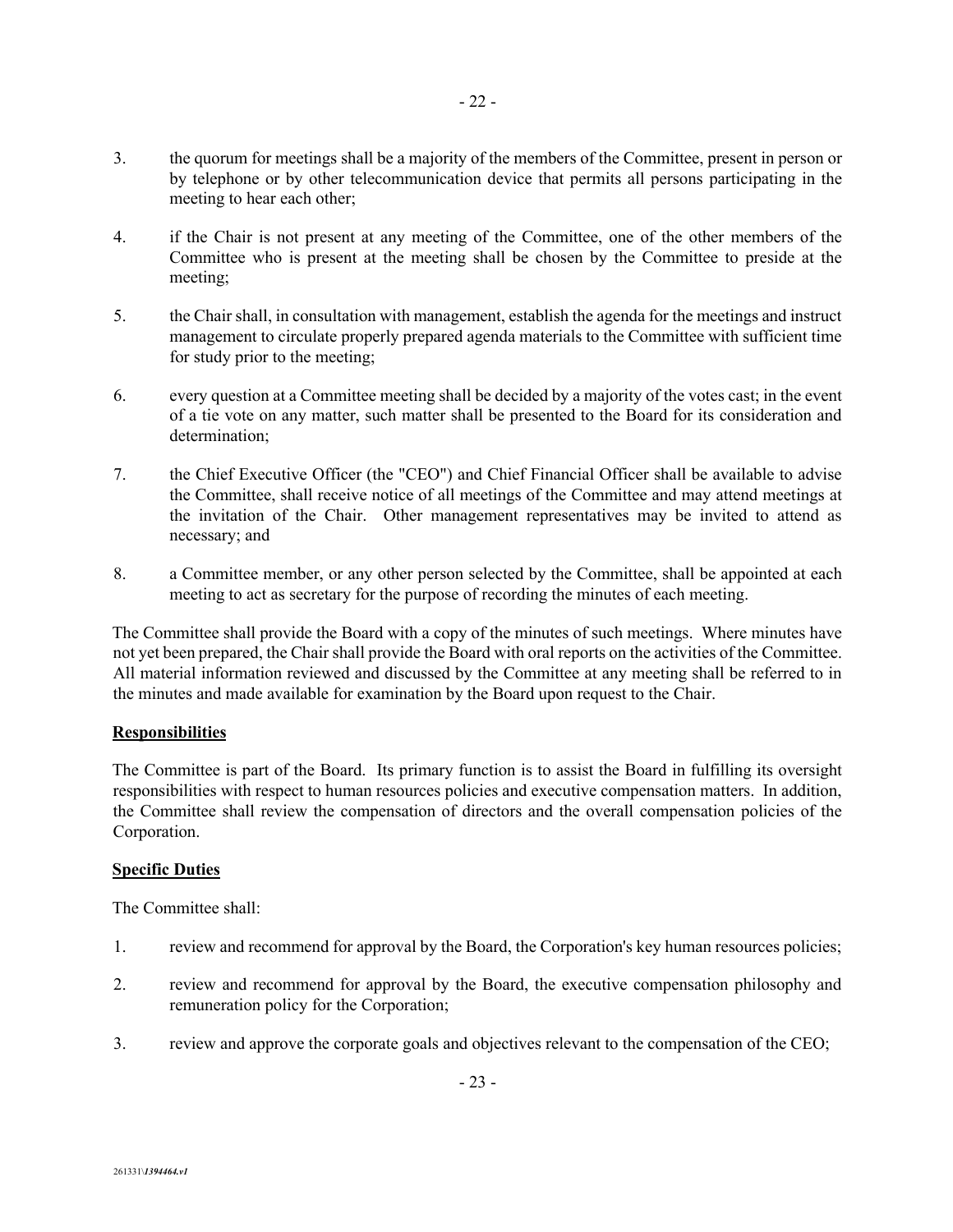- 4. evaluate the CEO's performance in light of the previously established corporate goals and objectives; and
- 5. recommend to the Board the CEO's compensation package based on its evaluation of the CEO's performance;
- 6. review annually and recommend to the Board the annual compensation package and performance objectives of the other senior officers;
- 7. review the grants of options to purchase shares of the Corporation, at the request of the Board;
- 8. review and recommend to the Board any significant changes to the overall compensation program of the Corporation;
- 9. review the adequacy and form of the compensation of directors periodically to determine if the compensation realistically reflects the responsibilities and risks involved in being an effective director, and to report and make recommendations to the Board accordingly;
- 10. review executive compensation disclosure of the Corporation prior to its public disclosure and report annually to the Corporation's shareholders on executive compensation; and
- 11. perform any other activities consistent with this mandate, the Corporation's by-laws and governing laws as the Committee or the Board deems necessary or appropriate.

## **Review of Terms of Reference**

The Committee shall review and reassess the adequacy of these Terms of Reference at least annually, and otherwise as it deems appropriate, and recommend changes to the Board. Such review shall include the evaluation of the performance of the Committee against criteria defined in the Committee and Board terms of reference.

# **POSITION DESCRIPTION FOR CHIEF EXECUTIVE OFFICER**

## **Responsibilities**

The Chief Executive Officer (the "CEO") is responsible for the management of the business of Kolibri Global Energy Inc. (the "Corporation") and works to achieve the corporate goals and objectives the Board of Directors (the "Board") of the Corporation approves from time to time. The legal obligation of the CEO is to act honestly and in good faith with a view to the best interests of the Corporation and, in doing so, to exercise the care, diligence and skill that a reasonably prudent person would exercise in comparable circumstances. The CEO shall comply with all statutory requirements and shall act with a view to the best interests of the Corporation and with an aim of optimizing shareholder value.

## **Scope, Duties and Authority**

The CEO's scope, duties and responsibilities include, but are not limited to, the following:

1. maintaining a high level of integrity and assisting in creating a culture of integrity throughout the Corporation;